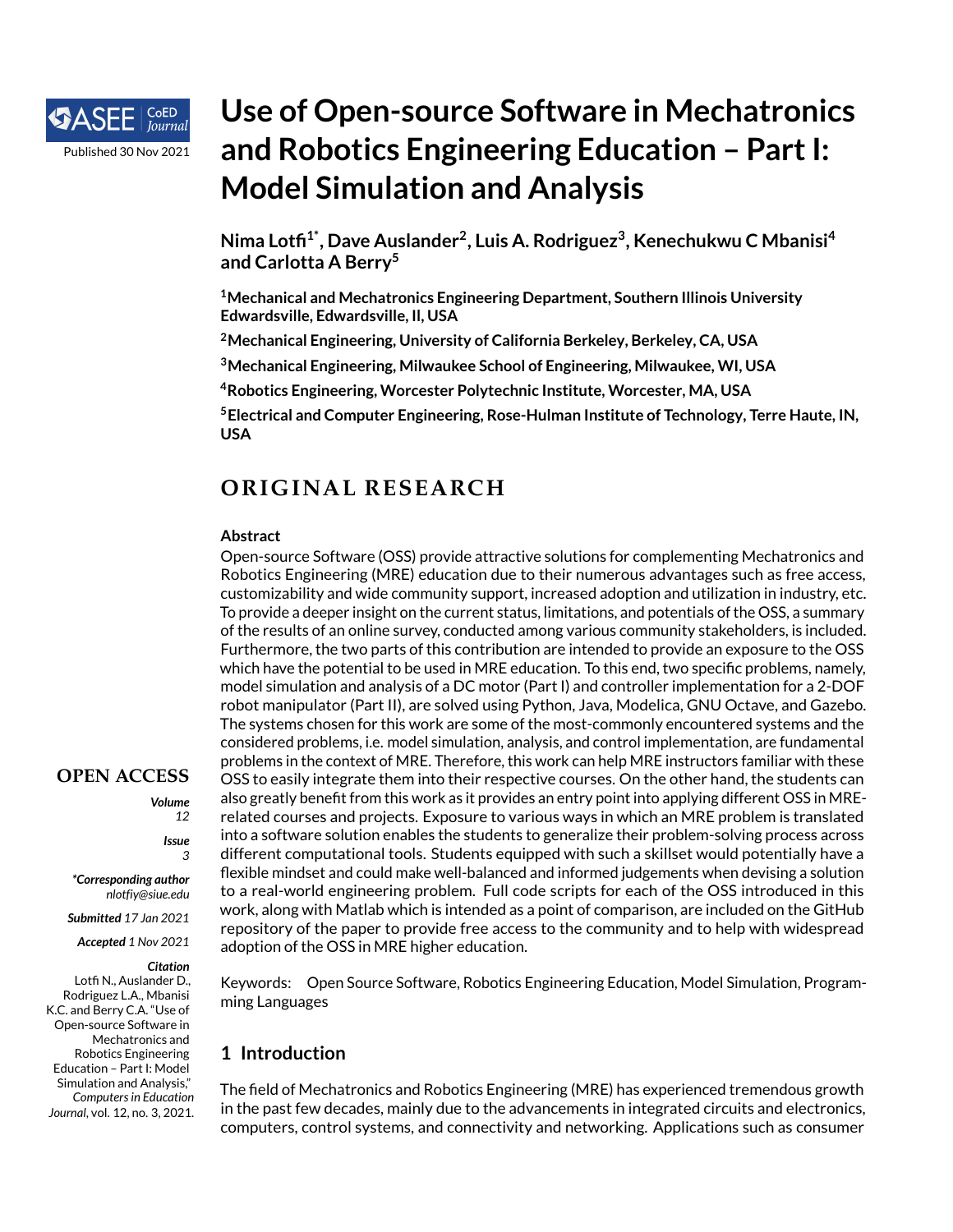electronics, home and building automation, medicine and healthcare, manufacturing and industrial robotics, heavy machinery, autonomous transportation, and aerospace applications, in addition to democratization of access through Maker Movement have further expedited the advancements in the field of MRE.

Considering the prevalence and potentials of MRE, it is of utmost importance to educate the future engineers by providing an interdisciplinary knowledge of mechanical, electrical, computer, software, and systems engineering so that they can undertake and oversee multidisciplinary design and development efforts in this field and to define the future of work at the human-technology frontier. In addition to technical breadth and depth, the MRE educational institutions should also provide the students with a rich hands-on skillset. To this end, in the past decades, numerous software and hardware packages have been developed to further engage the students through laboratory and project-based learning paradigms. Such experiences could give students a deeper understanding of the core MRE concepts as well as an opportunity to practice the application of those concepts – linking knowledge and real-world skills. Students who demonstrate this understanding can confidently study real-world global challenges, devise multiple solutions to these problems, evaluate the feasibility of the various solutions based on the qualitative and quantitative criteria and constraints, and implement the optimal solution while considering the broader societal impacts.

Although commercial products such as Matlab and Simulink, which are targeted towards improving MRE education, have been widely adopted in academia, their acquisition and licensing fees can be a big hurdle for academic institutions which lack the necessary financial infrastructure. Furthermore, the students typically lose access to these resources once they graduate and leave the educational environments. Finally, there is an increasing trend in industry towards the development, distribution, and adoption of open-source platforms as they can reduce the total cost of ownership, reduce dependence on vendors, and facilitate higher flexibility and customizability.

The open-source community has been growing steadily since its first introduction in the early 1980s. The "open-source way", which was initially used in software development, distribution and maintenance, was motivated by the need for better collaboration amongst developers, improved accessibility and reliability of software through a network of contributors. Open-source software (OSS) is defined as software released under a license which grants users the right to study, use, modify, and distribute the source code to anyone and for any purpose [\[1\]](#page-17-0). Linux operating system and Apache Web server are some of the early developments of the community. Currently, numerous high-quality open-source alternatives to proprietary software are available in various applications, which have gained widespread adoption.

In higher education, the first exposure to the OSS has traditionally been in introductory programming courses. Different programming languages such as C, C++, Java, etc. have been used to introduce the students to the fundamentals of programming and to develop their computational thinking mindset. In recent years, scripting languages such as Python have attracted more attention in the introductory programming courses, specifically due to their increased popularity, simplicity, and flexibility [\[2,](#page-17-1) [3\]](#page-17-2). Different types of the OSS have also been used in higher-level courses in Computer Science [\[4\]](#page-17-3) and Software Engineering [\[5\]](#page-17-4) programs. A detailed overview of the OSS implementation in Software Engineering during a 3-year project along with students' perception and feedback are presented in [\[6\]](#page-17-5). The accessibility and customizability of the OSS have also contributed significantly to online and distance education [\[7,](#page-17-6) [8\]](#page-17-7). An empirical study was conducted in [\[9\]](#page-18-0) to evaluate the common perceptions about the OSS and their applications and to provide a guideline for practitioners who wish to implement or switch to OSS.

The applications of the OSS in MRE education have mainly revolved around the use of the family of C languages, and recently Python, in embedded system programming and hardware interface. Reduced costs and advancements in open-source hardware such as Arduino, Raspberry Pi, BeagleBone, etc. have further increased the use and popularity of these software. The open-source hardware platforms have also enabled the community to develop low-cost laboratory experiments in order to complement the heavy theoretical content of MRE courses such as Embedded Systems [\[10\]](#page-18-1), Controls [\[11](#page-18-2)[–13\]](#page-18-3), and Robotics [\[14](#page-18-4)[–17\]](#page-18-5). A number of simulation platforms have also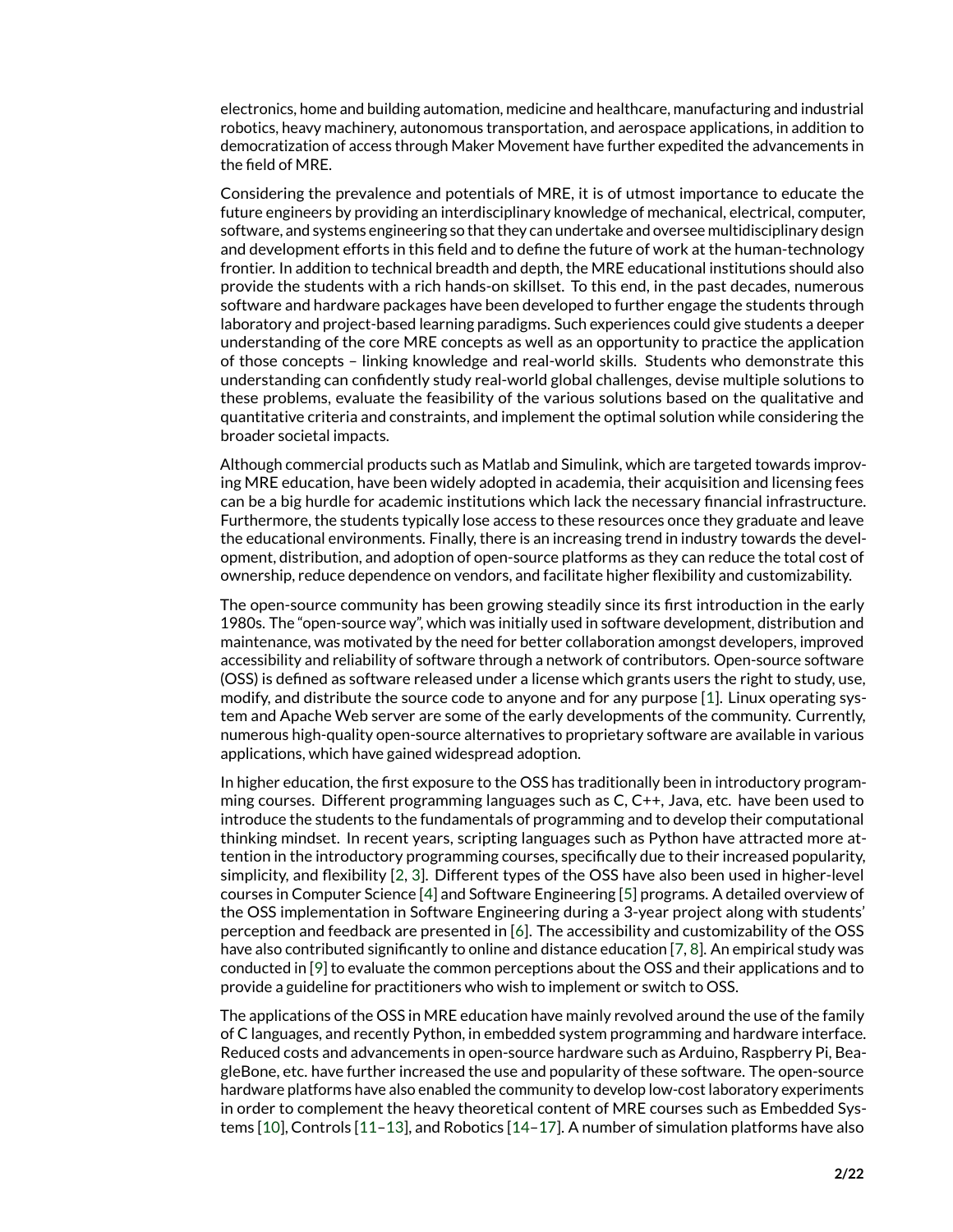been developed to teach motion dynamics [\[18\]](#page-18-6) and industrial robotics [\[19\]](#page-18-7). Finally, Journal of Open Source Software is an extensive repository that contains articles on the development of specialized OSS tools. Some of such tools related to MRE include: ros\_control: A generic and simple control framework for ROS [\[20\]](#page-18-8), CoreRobotics: An object-oriented C++ library with crosslanguage wrappers for cross-platform robot control [\[21\]](#page-18-9), DART: Dynamic Animation and Robotics Toolkit [\[22\]](#page-18-10), DmpBbo: A versatile Python/C++ library for Function Approximation, Dynamical Movement Primitives, and Black-Box Optimization [\[23\]](#page-18-11), Phobos: A tool for creating complex robot models [\[24\]](#page-18-12), Manif: A micro Lie theory library for state estimation in robotics applications [\[25\]](#page-18-13), SLAM Toolbox: SLAM for the dynamic world [\[26\]](#page-18-14), and Pybotics: Python Toolbox for Robotics [\[27\]](#page-19-0).

Utilizing the OSS in MRE education is a feasible option for a wider range of institutions. Furthermore, it can familiarize the students with the development details of real-world systems and therefore, provide a deeper learning experience, which can be very attractive for future employers who are also wishing to utilize OSS. There are, however, a few challenges that need to be resolved before widespread adoption of the OSS in MRE education. These challenges include lack of familiarity among MRE educators with the utilization and application of OSS platforms; lack of tutorials and documentation tailored specifically for the design, analysis, and real-time implementation of MRE systems; the skillset to navigate through vast online resources about OSS for debugging and troubleshooting.

To overcome some of the aforementioned challenges, this work, presented in two parts, aims to increase the MRE community awareness and familiarity with the applications of the OSS. This article, i.e. Part I, addresses model simulation and analysis of a DC motor using some of the commonly-used OSS. DC motors, which are one of the most versatile systems in any MRE system, are governed by a set of linear ordinary differential equations. Familiarity with the simulation and analysis of DC motors using the OSS can pave the way towards their utilization in a wide range of MRE systems. This paper is organized as follows: Section 2 provides background information about the OSS with an extensive online support and the potential to be used in MRE education, namely, Python, Modelica, Java, GNU Octave, and Gazebo. Section 3 summarizes the results of a recent survey conducted among various community stakeholders to gauge the current status, potentials, and limitations of the OSS. Section 4 introduces the dynamics and the parameters of the DC motor used in simulations. In Section5, Python, Modelica, Java, and GNU Octave are used to simulate the dynamics of the introduced DC motor. Although the DC motor simulations can be accomplished in Gazebo, this software package is only considered in Part II of this work for the closed-loop control of a robot manipulator. Code snippets from each software are provided in Section 5 to show the structure of the programs used for the simulations along with the other capabilities of the OSS and resources to learn more about them. This work is not an introduction to programming, neither is it a work on the modeling and control of dynamic systems. It, however, can provide a detailed and thorough exposure to the capabilities and application of some of the common OSS in the context of MRE systems. To the authors' best knowledge, this work is a unique contribution aiming to ease the adoption and application of various OSS in MRE education.

# **2 Overview of Different Open-source Software**

In this section, the OSS with the high potential for use in MRE education and with wide community support are introduced. These software include general programming languages such as Python and Java and more specialized platforms such as Modelica, Gazebo, and GNU Octave. All the opensource software in this work, except for Java, are technically considered scripting languages, as opposed to programming languages, and interpreted languages, as opposed to compiled languages. For brevity and clarity of presentation, the generic term software (and the abbreviation OSS) is used throughout the article to refer to these languages.

## **2.1 Python**

Python is a general-purpose and interpreted programming language, first developed by Guido van Rossum and released in 1991. In order to make it freely accessible to everyone, it is developed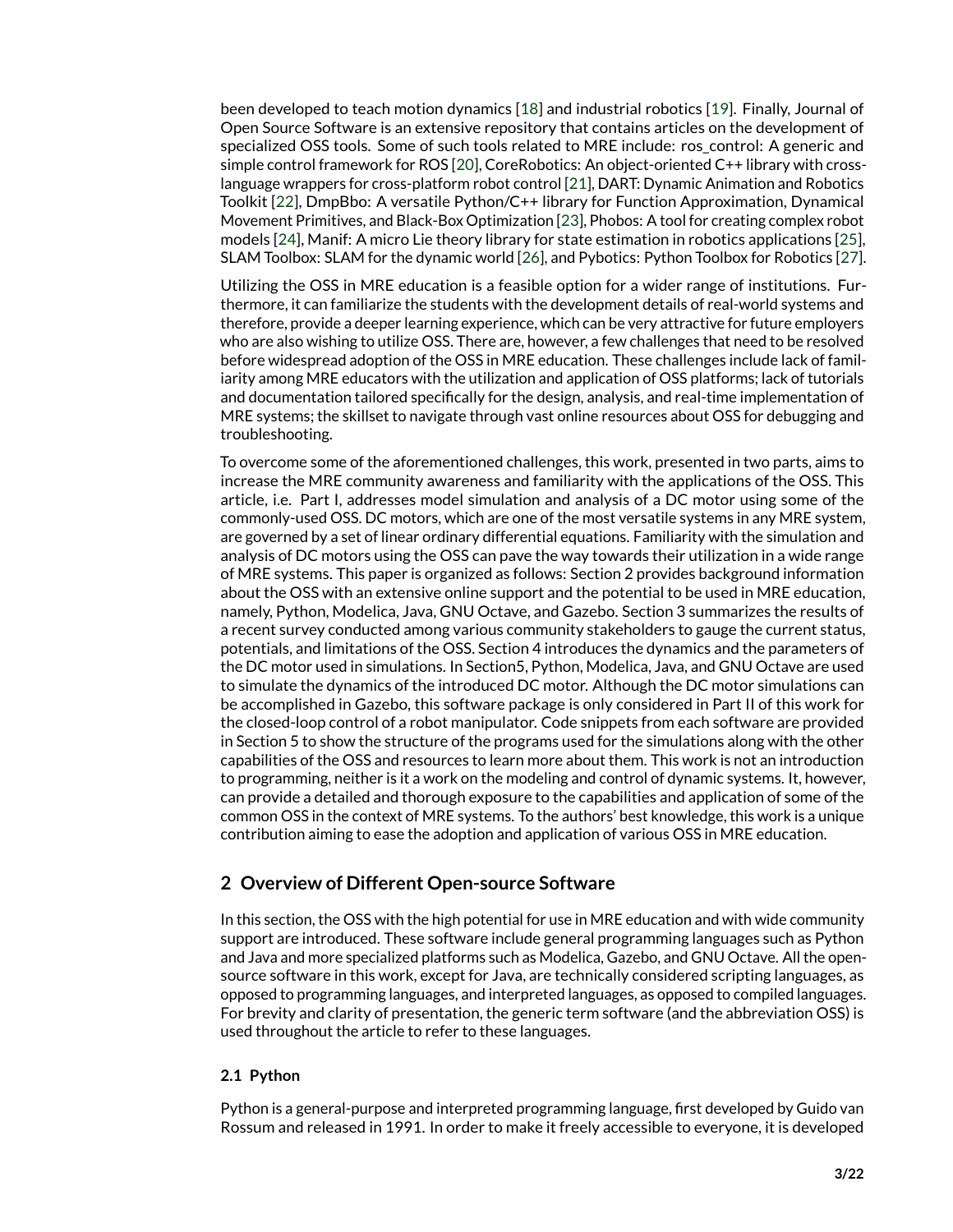under an open-source license. Python Software Foundation, which is responsible for administering Python's license, was formed "to promote, protect, and advance the Python programming language, and to support and facilitate the growth of a diverse and international community of Python programmers" [\[28\]](#page-19-1). Due to its high-level and open-source nature, large community of developers in Python, an abundance of packages developed for Python [\[29\]](#page-19-2), and easy integration with other programming languages, Python has gained popularity in various applications and disciplines and has turned into an industry standard. Consequently, many valuable resources have been developed for getting started with Python. The website [\[28\]](#page-19-1) provides a rich repository of documentation about Python installation, learning materials, news and events. In addition to many books written about Python [\[30,](#page-19-3) [31\]](#page-19-4), several MOOCs (Massive Open Online Courses) also exist to provide familiarity with the fundamentals, advanced topics, and applications of Python [\[32,](#page-19-5) [33\]](#page-19-6).

In the past decade, the Python community has developed numerous packages for mathematics, science, and engineering applications [\[34,](#page-19-7) [35\]](#page-19-8). The following is a list of some of these libraries

- SciPy: A comprehensive library with sub-modules for various mathematical and scientific operations such as Fast Fourier Transform, interpolation, numerical integration, linear algebra, file input/output, optimization and curve-fitting, statistics, and signal processing.
- NumPy: Offers computational capabilities similar to Matlab which also overlaps with some of SciPy's functionalities. It is best suited for fast array operations. Matlab users who wish to learn more about NumPy can refer to [\[36\]](#page-19-9) for a detailed comparison between Matlab and NumPy.
- Matplotlib: Enables high-quality 2D plotting. It can be used to generate plots, histograms, power spectra, bar charts, error charts, scatterplots, etc.
- SymPy: Used for symbolic programming. It is incorporated into a wide range of other libraries such as symbolic statistical modeling, multibody dynamics, linear circuit analysis, etc.
- IPython: Provides an interactive shell similar to Matlab's workspace which is ideal for troubleshooting, interactive data visualization, use of GUI toolkits, and parallel computing.
- pandas and Scikit-learn: Offer an extensive suite of tools for predictive data analytics, modeling, and machine learning.
- Python Control Systems Library: Provides functions and classes to systematically analyze and design feedback control systems along with a Matlab compatibility module for users more familiar with Matlab [\[37\]](#page-19-10).

As mentioned earlier, Python has received an increased attention in the past few years, mainly due to the fact that while it is a general-purpose, high-level, and interactive programming language, it is also equipped with powerful features and add-on libraries which place it at the same high level as specialized software such as Matlab. To catch up to its fast pace of growth and popularity and to familiarize the future generation, Python is increasingly being introduced in higher education curricula. In the past decade, majority of top CS departments in United States have switched to Python in their introductory computer programming courses [\[38\]](#page-19-11). According to a comparative study in [\[39\]](#page-19-12), among Python, C, and Matlab as the programming language of choice for engineering education, Matlab is determined to be more suitable compared to C, however, Python is selected as the best option due to its clarity and functionality. A similar conclusion about Python being the best choice for engineering education compared to Matlab and C is achieved in [\[2\]](#page-17-1). Authors in [\[40\]](#page-19-13) discuss the motivation and the process of a transition from C to Python in the first computer programming course for Mechanical Engineering students and report a reduced failure rate among the students, among other observations. In the context of MRE education, Python has mainly been used as the programming language for open-source hardware such as Raspberry Pi [\[41,](#page-19-14) [42\]](#page-19-15), which is typically used for teaching control engineering. Python has also been used in [\[43\]](#page-19-16) to develop internet tools to teach the fundamentals of control.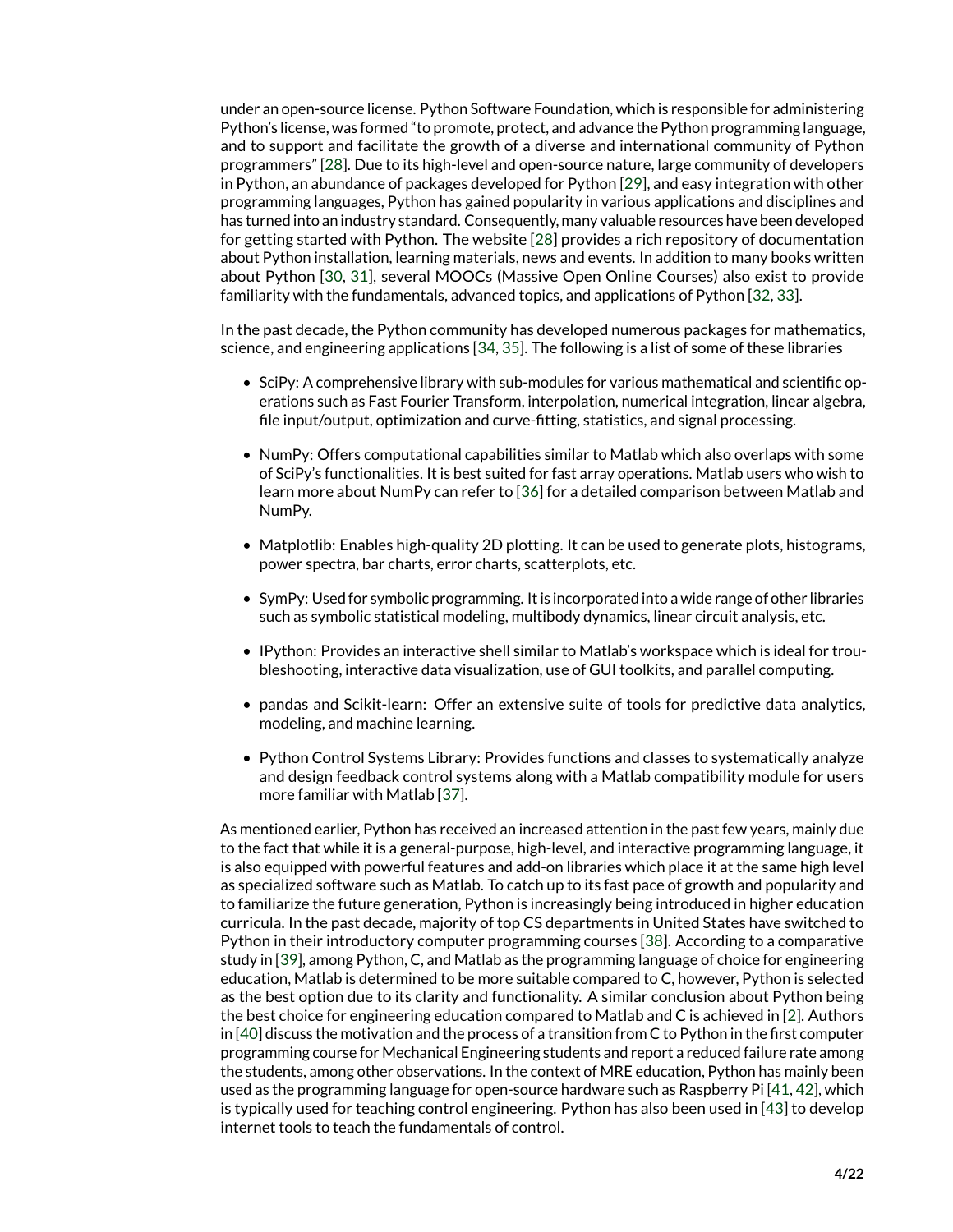#### **2.2 Java**

While Java is not the first programming language environment that comes to mind in an MRE context, it has many properties that make it a very useful tool. The first of these is the language itself. Java is fully object-oriented, has a relatively clean syntax, executes quickly, and operates with no changes (usually) across different computers and operating systems. It can be applied to mathematically based problems (for example, dynamic simulation) as well as used for direct control of physical systems.

Java compiles to an abstract machine code that executes via a Java Virtual Machine (JVM). Thus, a compiled Java program can execute on any system for which a JVM exists. This guarantees that basic properties such as how integer and real numbers are stored, precision associated with different data types, etc., will not change from one environment to another.

Java is open source. The Java Development Kit (JDK) including, compiler, linker, etc. is available from [\[44\]](#page-19-17). Commercially licensed versions are also available from Oracle. The two most popular Integrated Development Environments (IDE) are also open source, Netbeans [\[45\]](#page-19-18) and Eclipse [\[46\]](#page-19-19).

While the Java language itself provides very effective ways to organize complex problems, solving them often requires additional numerical math tools. For a wide range of problems, the appropriate tools are available through the open source Apache Commons Math Library [\[47\]](#page-19-20) or its successor, the Hipparchus Math Library [\[48\]](#page-20-0). There are also other smaller, more specialized libraries that can be found online.

Java is used as the computing language for the Advanced Placement Computer Science course and is also widely taught in lower division undergraduate courses in computer science as well as other programs. Because of this, there is a large amount of material on learning Java – so much that any listing here would barely scratch the surface. The material consists of books, online tutorials, videos, forums, etc., much of it freely available. In general, this material focuses on learning Java without going very deeply into the subject matter used for examples. For material that is more closely focused on the subject matter of this contribution, a well-documented course on using Java for simulation of physical systems can be found at [\[49\]](#page-20-1). A more extensive discourse on the use of Java in simulation has been produced under the auspices of the Open Source Physics project [\[50\]](#page-20-2).

## **2.3 Modelica**

"The Modelica Language is a non-proprietary, object-oriented, equation-based language to conveniently model complex physical systems containing, e.g., mechanical, electrical, electronic, hydraulic, thermal, control, electric power or process-oriented subcomponents" [\[51\]](#page-20-3).

Modelica is of particular interest to the mechatronics/robotics community because it provides dynamic simulation of three-dimensional and constrained mechanical systems and energetically correct interactions between the mechanical systems and electrical systems, hydraulic, pneumatic, etc. It does this through an underlying mathematical base that is capable of solving differentialalgebraic equations (DAEs) and an underlying computing syntax based on equations rather than algorithmic "store-into" statements. Most users do not interact with Modelica at that level, however, but rather make use of an extensive set of libraries for various physical domains combined with a graphical user interface.

Systems with constraints are known as "acausal". For a system defined by a set of N first-order, nonlinear differential equations, constraints add algebraic equations to the system equations. Acausal systems have fewer than N independent initial conditions because the algebraic constraints reduce the effective order of the system. In mechatronics, almost all mechanical systems of any interest have constraints which is one reason Modelica is so valuable.

The Modelica language is defined by an open source specification maintained by the Modelica Association [modelica.org]. The actual implementation is left to any organization, including both commercial and open source entities. The most important open-source implementation is Open-Modelica [\[52\]](#page-20-4).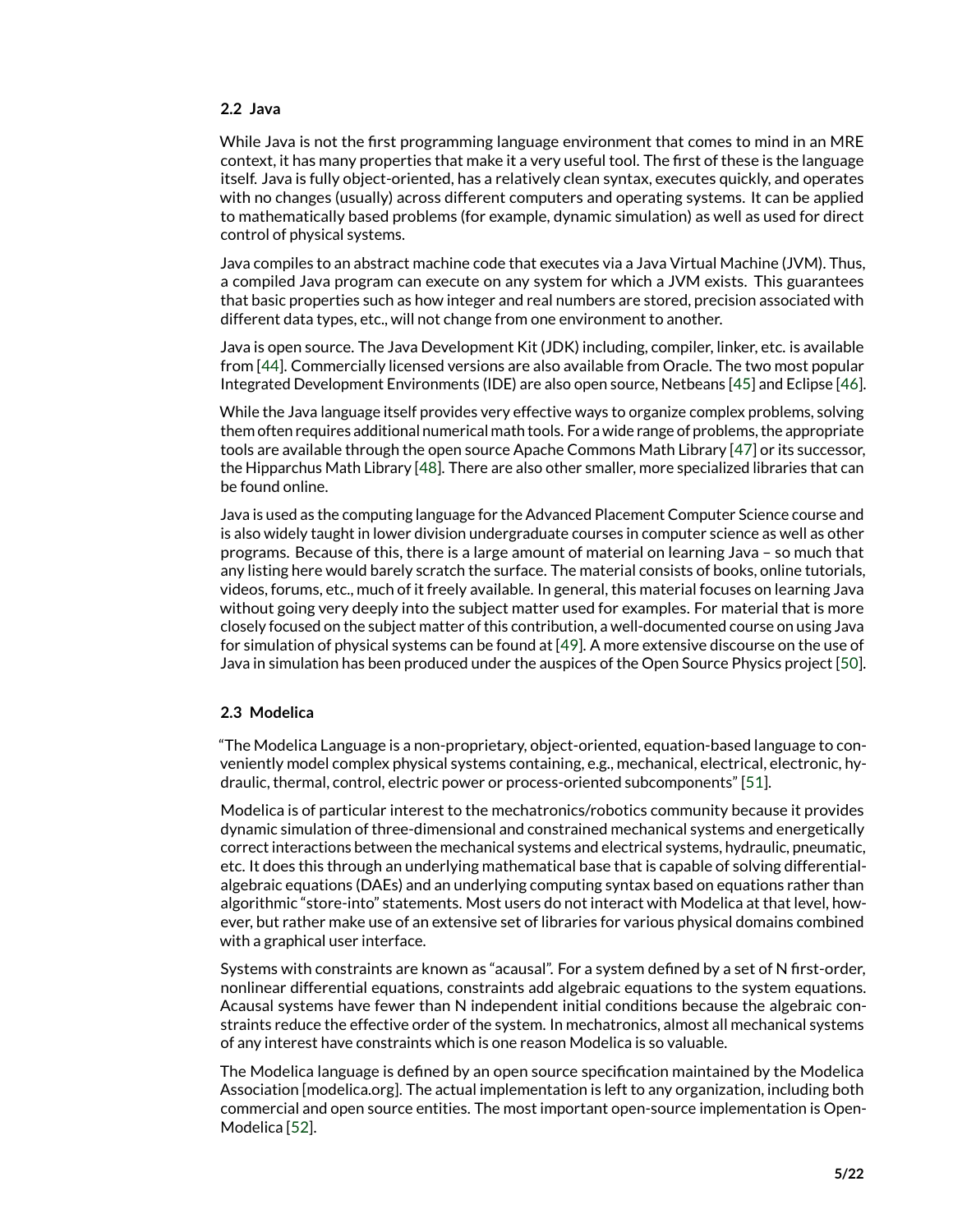Modelica has been heavily used in certain industries, but less so in college-level teaching and, probably, not at all at the high school level. Thus, there is not nearly as much instructional material available as there is for much more widely used languages such as Python or Java. There is, however, some useful material to cite. The Open Source Modelica Consortium [\[53\]](#page-20-5) has a short, introductory course, as well as a longer, more in-depth course at [\[54\]](#page-20-6). "Modelica by Example" is an in-depth, online book on Modelica [\[55\]](#page-20-7). It is also available for sale (on a "pay what you can" basis) in various eBook formats. A set of introductory slides that uses many examples from "Modelica by Example" is available at [\[56\]](#page-20-8). Because Modelica is explicitly aimed at simulation of physical systems, any instructional material on Modelica is, by definition, also about simulation of physical systems.

## **2.4 Gazebo**

Since its debut in 2007, ROS (Robot Operating System) has grown into the most prominent opensource middleware framework for robotics research and development in industry and academia. Likewise, the Gazebo Simulator has become increasingly popular, thanks in part to its robust integration with the ROS framework [\[57\]](#page-20-9). Gazebo is an open-source 3D dynamic simulator that provides a framework for realistic simulation of multiple robots dynamically interacting with each other in complex environments and scenarios [\[58,](#page-20-10) [59\]](#page-20-11). Gazebo comprises a suite of features which include high-performance physics engines (e.g. Open Dynamics Engine, Bullet, etc.), highfidelity graphical rendering of environments and ability to generate realistic sensory data from the environment [\[58\]](#page-20-10). These features allow users to create very realistic simulated environments and scenarios to learn to operate and test their robot designs and control algorithms without the risk of damaging their physical robots. Users can either leverage the rich library of existing robot models available with the software (ranging from mobile aerial and ground robots to state-ofthe-art humanoid robots) or design their own robot models from scratch using the Unified robot description format (URDF). As mentioned earlier, Gazebo will be used in the second part of this work to simulate the closed-loop performance of a robot manipulator.

In the context of MRE education, Gazebo and ROS have been used in several ways to help students learn core robotics concepts. A two-part introductory robotics course was presented in [\[60\]](#page-20-12) using both Gazebo and ROS. A graduate course on mobile robotics and robotic manipulation in the context of Industry 4.0 was developed in [\[61\]](#page-20-13) using both software. In [\[62\]](#page-20-14), Gazebo and ROS were both applied in an advanced course on humanoid robotics. In robotics education, opensource simulation tools are particularly relevant because they address the challenge of hardware affordability, making it possible to design labs partially or entirely in simulation [\[61,](#page-20-13) [63\]](#page-20-15). The integration of these open-source software into the curriculum requires that the students are provided with opportunities to learn how to use them. For instance, in [\[61\]](#page-20-13), the lab included preparatory sessions where the students complete comprehensive tutorials on the software available online [\[64\]](#page-20-16).

## **2.5 GNU Octave**

GNU Octave [\[65\]](#page-20-17) is a high-level programing language for numerical computations with built-in plotting and visualization tools. Octave is an open-source software with syntax largely comparable to and compatible with MATLAB. It can be freely redistributed and/or modified under the GNU General Public License. It runs on multiple platforms including GNU/Linux, macOS, BSD, and Windows. Octave was primarily developed by John W. Eaton and was conceived in 1988 as companion software for a chemical reactor design textbook. It is an interpreted programming language designed to solve a variety of engineering problems involving the numerical solution of linear and nonlinear problems and ordinary differential equation problems. It also contains an extensive collection of packages that enhances its core functionality by introducing field specific features. Some of the packages relevant to MRE systems include the Control, Image Acquisition, Image, Optim, and the Arduino package which are used for control design and analysis, image acquisition and processing, optimization, and Arduino control, respectively. Octave also includes both a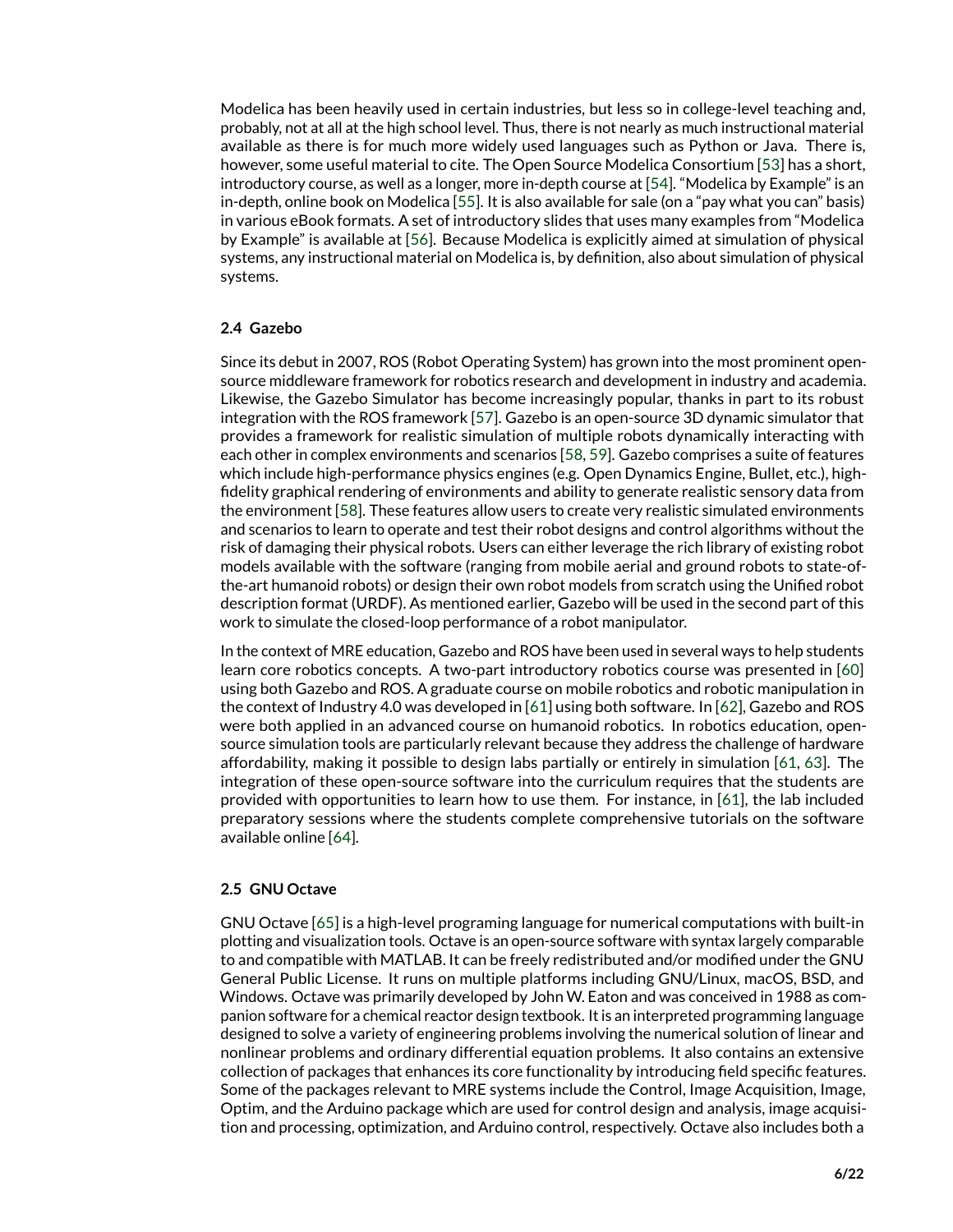graphical user and a traditional command-line interface that provides greater flexibility for novice and advance users. It can also be used to write non-interactive user-defined programs and can call C, C++, and Fortran code within Octave using Oct-Files or using MATLAB-compatible Mex-Files. For new users and developers Octave also provides an active Wiki-page containing installation, development, and documentation resources, in addition to the built-in Octave documentation [\[66\]](#page-20-18).

In engineering education, GNU Octave has been used as an alternative platform to provide a computational environment to process and visualize data. Its appeal is linked to the fact that it is a free and open-source licensed product that is highly compatible with the MATLAB programming language. Universities have utilized Octave to create line following and robot simulators and to process data from mobile robot projects [\[67](#page-20-19)[–69\]](#page-21-0). It has also been combined with open source hardware such as the Raspberry Pi to perform image processing tasks in robot arm sorting applications [\[70\]](#page-21-1). One of the main challenges with Octave that educators have pointed out is the lack of repository libraries like MATLAB's mature toolboxes [\[68\]](#page-21-2). Nevertheless, Octave has emerged as a promising alternative tool to MATLAB without compromising performance and productivity [\[70\]](#page-21-1).

# **3 Community Impressions of the Open-source Software**

This section provides a summary of a recent survey conducted in order to understand the extent to which professionals in various engineering disciplines, such as mechanical engineering, electrical and computer engineering, and mechatronics and robotics engineering are familiar with and utilize the OSS. The survey was conducted online and was distributed to community members through personal invitations and posts on academic, technical, and professional email lists and social media. A total of 131 responses were received from various stakeholders comprising of 55 current engineering students, 59 engineering educators, 14 industry professionals, and 2 Other (a mathematics and a retired professor). [Figure 1](#page-6-0) below shows department affiliation/area of expertise distribution for each of the above categories.



<span id="page-6-0"></span>**Figure 1.** Department affiliation/area of expertise distribution among survey participants.

The Other affiliation in all the categories above comprised mainly of individuals in the field of computer science.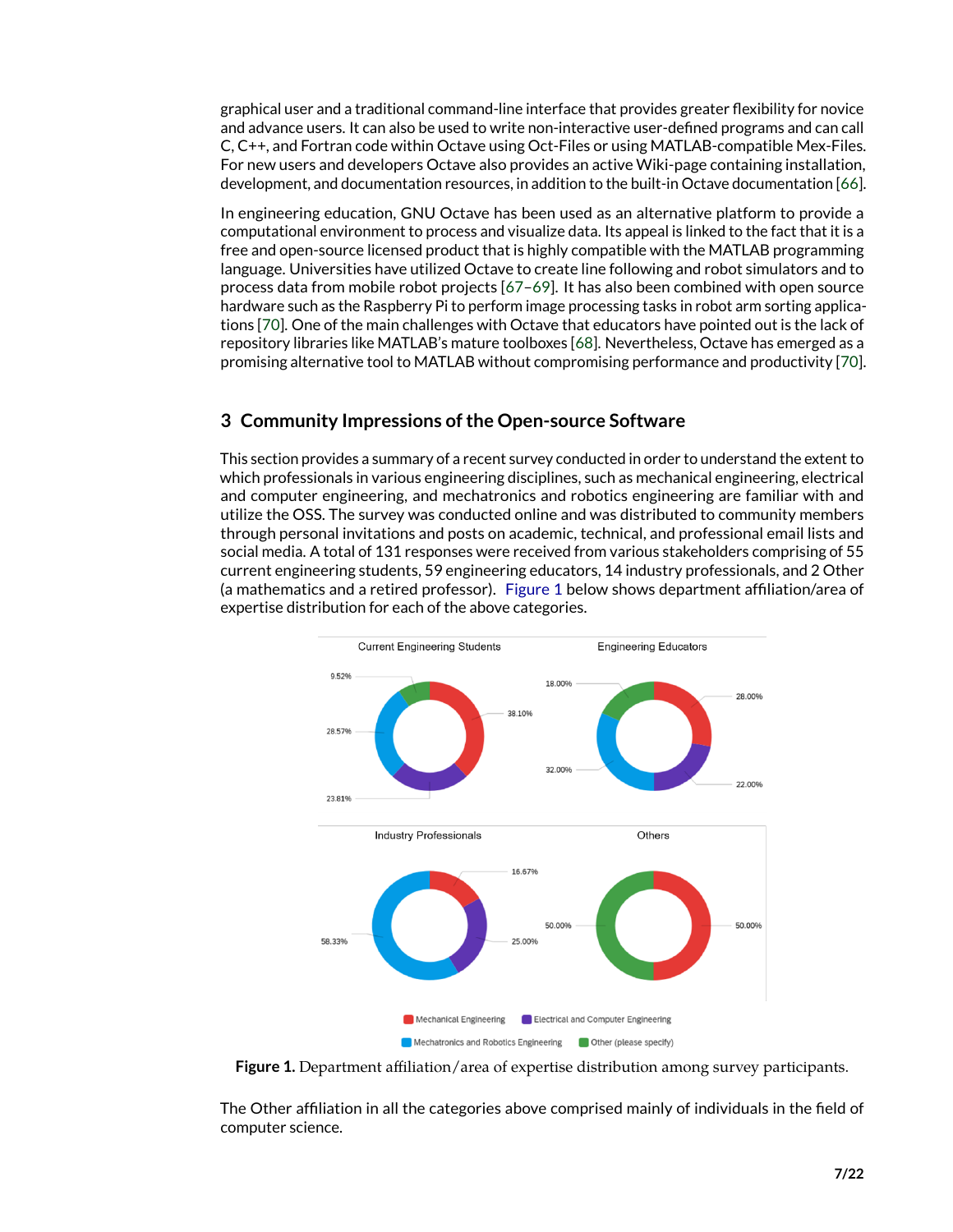The OSS considered in this survey included Python, Java, Modelica, GNU Octave, Gazebo, and family of C languages. [Table 1](#page-7-0) below shows the percentage of survey participants with no/slight familiarity with each of these OSS.

|                  | Python Java |                      | Model- | <b>GNU</b> |              | Gazebo Family of C |
|------------------|-------------|----------------------|--------|------------|--------------|--------------------|
|                  |             |                      | ica    | Octave     |              | Languages          |
| <b>Students</b>  | 50%         | 72.50% 100%          |        | 92.68%     |              | 90.25% 26.83%      |
| <b>Educators</b> |             | 35.41% 66.67% 93.62% |        | 61.70%     |              | 87.24% 20.41%      |
| Industry         |             | 18.18% 36.36% 90.91% |        | 54.54%     | 63.63% 9.09% |                    |
| Professionals    |             |                      |        |            |              |                    |
| Other            | 100%        | 100%                 | 50%    | 100%       | 100%         | 50%                |

<span id="page-7-0"></span>**Table 1.** Percentage of survey participants with no/little familiarity with the OSS.

As can be seen from the results in [Table 1](#page-7-0) , majority of the survey participants are familiar with the family of C languages which are typically taught as freshman introduction to programming/ computing courses and are mainly used for hardware interface. Considering the focus of this article on model simulation, analysis, and controller implementation, this category of the OSS is not considered here. Although the remainder of the OSS, as discussed in this work, have the potential for use in MRE applications, there seems to be a lack of familiarity with these software, especially Modelica, GNU Octave, and Gazebo.

In response to a question on how the participants learnt the above OSS, 54.79% of the students, 93.44% of the educators, 73.68% of the industry professionals, and 100% of the others described their learning experience as self-taught using a book, a Massive Open Online Course (MOOC), or trial/error, as opposed to learning through a formal required/elective course.

As for prior experience, 56% of educators and 75% of industry professionals have used the OSS in their teaching and careers, respectively. On the other hand, 68% of the educators and 66.67% of the industry professionals definitely plan to use the OSS in their respective sectors in the future, whereas 30% of the faculty and 25% of industry professionals do not have certain plans in this regard.

Finally, through two open-ended questions, the survey inquired about the challenges the participants have faced in learning/using the OSS and their perceptions on the potentials and benefits of the OSS. A summary of the participants' responses is presented below in [Table 2](#page-8-0) . Repeated responses are eliminated for brevity.

As can be seen from the community survey results, while the OSS have numerous potentials and benefits, there are still several challenges that need to be addressed before their widespread adoption. Although the current work is not intended to address all these challenges, it provides a specialized focus on the application of the OSS in MRE. Developed by the MRE faculty and students for the MRE community, this two-part contribution facilitates ease of entry and can enable MRE educators and students who wish to utilize the OSS in their courses and projects. Such an exposure for the students can further develop their computational mindset and problem-solving skills and therefore, prepare them for the job market. Future work will provide a more detailed analysis of the survey results to build a roadmap for further overcoming the challenges and more widespread adoption of the OSS in higher education.

## **3.1 Motor Case Study**

A DC motor is one of the most commonly used actuators for generating rotational and translational motions in MRE systems. Furthermore, DC motors are perfect examples of an MRE system due to their multidisciplinary nature. The DC motor dynamics are governed by linear differential equations, and therefore, familiarity with numerical simulation of DC motor dynamics can pave the way to study other MRE systems that the students and professionals may encounter in practice.

The circuit diagram below is a typical schematic of an armature-controlled DC motor.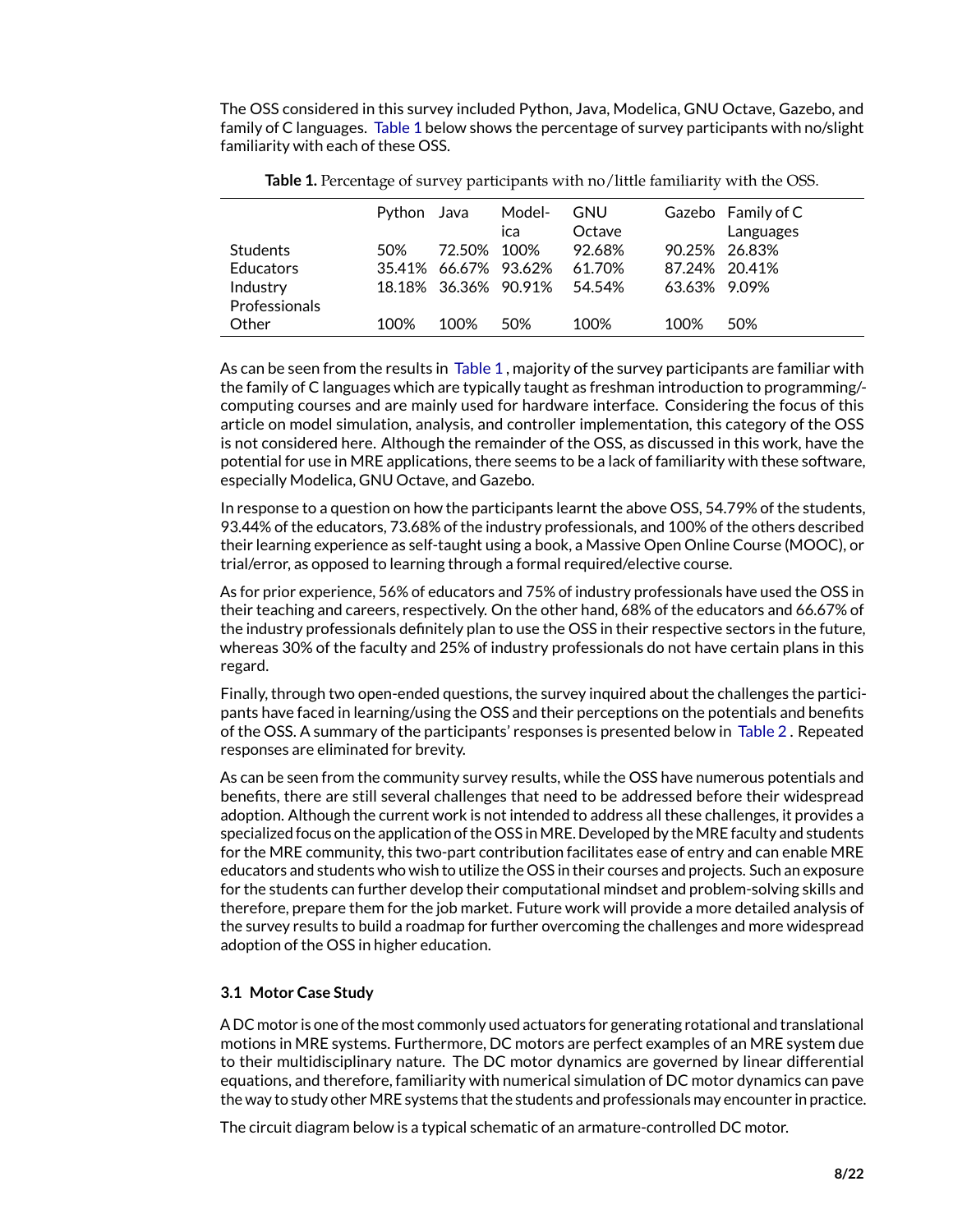| Challenges of OSS                                                                                                                                                                                                                                                                                                                                                                                                                                                                                                                                                                                                                                                                                                                                                                                                                                                                                                                                                                                                                                                                                                                                                                                                                                                                                                                                                                                                                                                                                                                                                                                                                                                                                                                                                | Potentials and Benefits of OSS                                                                                                                                                                                                                                                                                                                                                                                                                                                                                                                                                                                                                                                                                                                                                                                                                                                                                                                                                                                                                                                                                                                                                                                                                           |
|------------------------------------------------------------------------------------------------------------------------------------------------------------------------------------------------------------------------------------------------------------------------------------------------------------------------------------------------------------------------------------------------------------------------------------------------------------------------------------------------------------------------------------------------------------------------------------------------------------------------------------------------------------------------------------------------------------------------------------------------------------------------------------------------------------------------------------------------------------------------------------------------------------------------------------------------------------------------------------------------------------------------------------------------------------------------------------------------------------------------------------------------------------------------------------------------------------------------------------------------------------------------------------------------------------------------------------------------------------------------------------------------------------------------------------------------------------------------------------------------------------------------------------------------------------------------------------------------------------------------------------------------------------------------------------------------------------------------------------------------------------------|----------------------------------------------------------------------------------------------------------------------------------------------------------------------------------------------------------------------------------------------------------------------------------------------------------------------------------------------------------------------------------------------------------------------------------------------------------------------------------------------------------------------------------------------------------------------------------------------------------------------------------------------------------------------------------------------------------------------------------------------------------------------------------------------------------------------------------------------------------------------------------------------------------------------------------------------------------------------------------------------------------------------------------------------------------------------------------------------------------------------------------------------------------------------------------------------------------------------------------------------------------|
| -Difficulties in initial installation, package additions,<br>and setup - Dependency on specific operating systems<br>- Where/how/what to learn for a specific application<br>- Compatibility with commercial PCs and software<br>- Lack of official technical support and quality documen-<br>tation<br>- Specialized support for intermediate users<br>- Lack of familiarity with proper online search towards<br>troubleshooting specific problems - Initial learning<br>curve<br>- Version compatibility and frequent updates<br>- Reliability of the online information<br>- Lack of motivating examples in the classrooms<br>- Lack of practice exercises - Multiple off-shoots/flavors<br>- Potentially higher maintenance costs<br>- Plagiarism issues<br>- Security of online forums and websites<br>- Conflicts with campus IT<br>- Lack of maintenance<br>- Specialized nature of OSS<br>- Difficulty gauging the maturity, stability, and level of<br>community support for certain OSS<br>- Managing virtual environments and versions of<br>Python<br>- Time commitment for self-learning<br>- Lack of open-source hardware drivers<br>- An OSS with Simulink capabilities<br>- Lack of prior familiarity among the students and fac-<br>ulty<br>- Lack of course specific material<br>- Technical documentation in non-English languages<br>- Cross-platform issues<br>- Difficulty and time commitment to apply the OSS in<br>control systems<br>- Lack of university and college support<br>- Lack of backward compatibility<br>- Unresolved bugs<br>- Corporate disapproval to contribute to the open-<br>source community<br>- Low-quality user interface<br>- Not suitable for short timeframe professional projects<br>- Customer acceptance | - Based on community learning and<br>collaboration<br>- No acquisition costs<br>- Source code availability and cus-<br>tomizability<br>- Security, stability, and privacy<br>- Acceptance as industry standard<br>- Strengthened relationship between<br>the user and the software<br>- Accessibility for low-income and un-<br>privileged society groups<br>- Applicability to a wider range of<br>projects<br>- Desirable among future employers<br>- Speeding up the project due to the<br>available libraries and online solu-<br>tions<br>- Cost and time savings for industry<br>- Promoting and enabling innovation<br>for a wider community<br>- Promoting self-learning<br>- Long-term accessibility, even after<br>graduation<br>- Incorporation of community feed-<br>back<br>- Large number of online tutorials<br>- No licensing hassles<br>- Suitable for online education<br>- Adaptability to certain applications<br>- Potential to promote learning core<br>skills<br>- Lack of commercials and marketing<br>noise<br>- Avoiding subscription-based billing<br>models<br>- Plug and play design<br>- Ease testing multiple methods with-<br>out a high cost of integration<br>- Lack of need for training new hires<br>by the industry |
|                                                                                                                                                                                                                                                                                                                                                                                                                                                                                                                                                                                                                                                                                                                                                                                                                                                                                                                                                                                                                                                                                                                                                                                                                                                                                                                                                                                                                                                                                                                                                                                                                                                                                                                                                                  |                                                                                                                                                                                                                                                                                                                                                                                                                                                                                                                                                                                                                                                                                                                                                                                                                                                                                                                                                                                                                                                                                                                                                                                                                                                          |

<span id="page-8-0"></span>**Table 2.** Summary of the survey results on community impressions of the open-source software.

- Little emphasis on performance and reliability

- Lack of high-quality embedded compilers
- Potential legal issues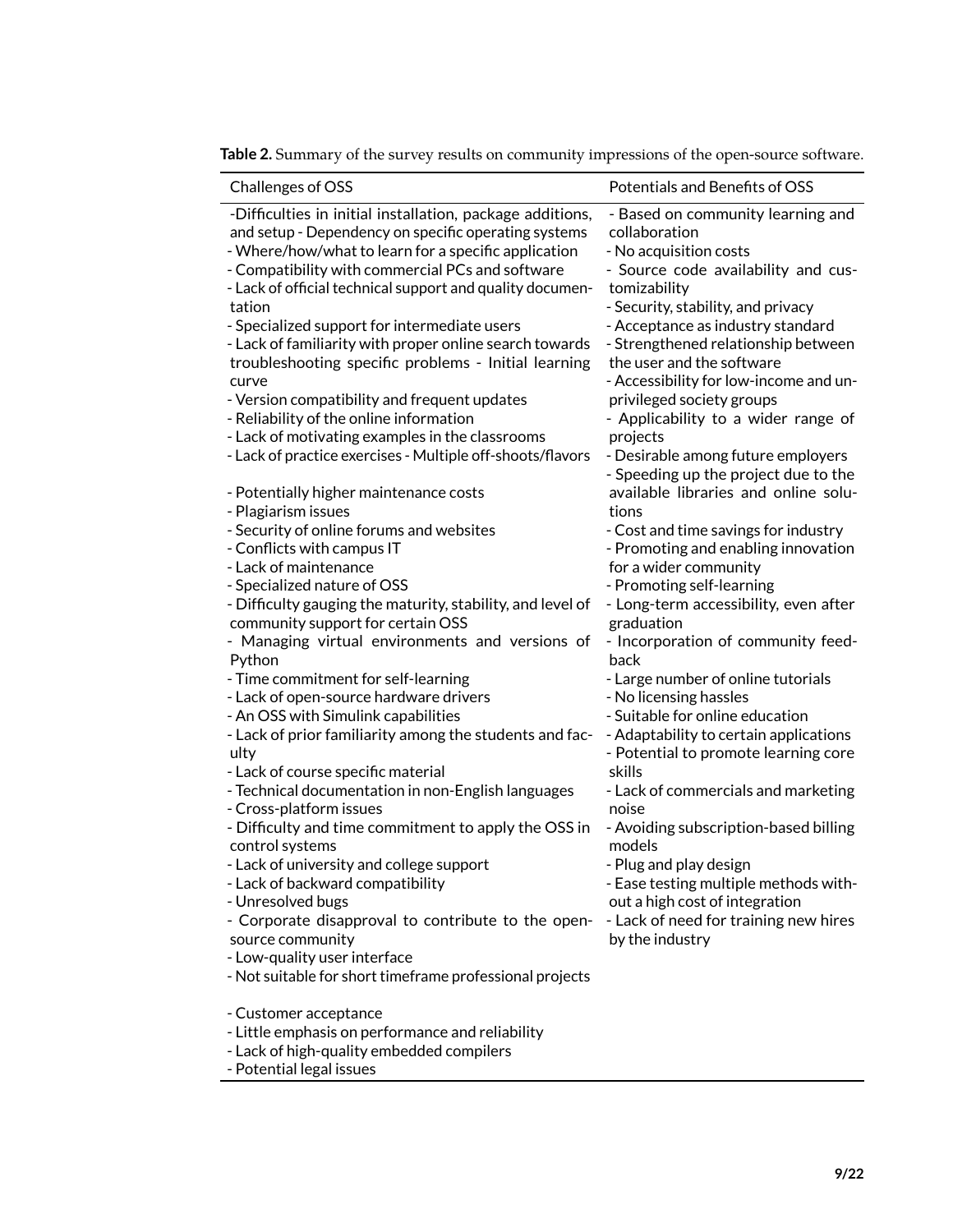

**Figure 2.** Schematics of an armature-controlled DC motor [\[71\]](#page-21-3).

In this DC motor, the armature voltage v, is the input to the system whereas the rotational displacement of the motor shaft  $\theta$ , the angular velocity of the motor shaft  $\omega = d\theta/dt$ , and the armature current i are assumed to be the system outputs. Using Kirchhoff's and Newton's laws, the dynamics of this system can be described by the following set of differential equations:

<span id="page-9-1"></span>
$$
J\frac{d^2\theta(t)}{dt^2} + b\frac{d\theta(t)}{dt} = K_t i(t)
$$
  

$$
L\frac{di(t)}{dt} + Ri(t) = v(t) - K_b \frac{d\theta(t)}{dt}
$$
 (1)

where J is the moment of inertia of the motor shaft, b is the viscous friction coefficient of the motor shaft,  $K_t$  is the armature constant, L is the armature electrical inductance, R is the armature electrical resistance, and  $K_b$  is the back-emf constant. The values of these parameters used here are obtained from the datasheet information and model identification tests conducted on a brushed servomotor, C40-E-500FE, from Advanced Motion Controls [\[72\]](#page-21-4). These parameters are reported in [Table 3.](#page-9-0)

<span id="page-9-0"></span>**Table 3.** 3. DC motor parameters used in simulations.

| Parameter J |             |                                 |      | $\mathsf{K}_{h}$ | R L       | $V_{nom.}$ |
|-------------|-------------|---------------------------------|------|------------------|-----------|------------|
| Value       | 0.0026 0.01 |                                 | 0.66 | 0.66             | 2.62 0.05 | 24 V       |
|             |             | $\text{kg.m}^2$ N.m.s/rad N.m/A |      | V/rad/s          |           |            |

To conform to common numerical simulation algorithms required to solve the DC motor dynamics in [Equation 1](#page-9-1) , the equations first need to be converted to a set of first-order ODEs as shown below:

$$
\begin{aligned}\n\frac{d\theta(t)}{dt} &= \omega(t) \\
\frac{d\omega(t)}{dt} &= \frac{b}{J}\omega(t) + \frac{K_t}{J}i(t) \\
\frac{di(t)}{dt} &= -\frac{K_b}{L}\omega(t) - \frac{R}{L}i(t) + \frac{1}{L}v(t)\n\end{aligned}
$$
\n(2)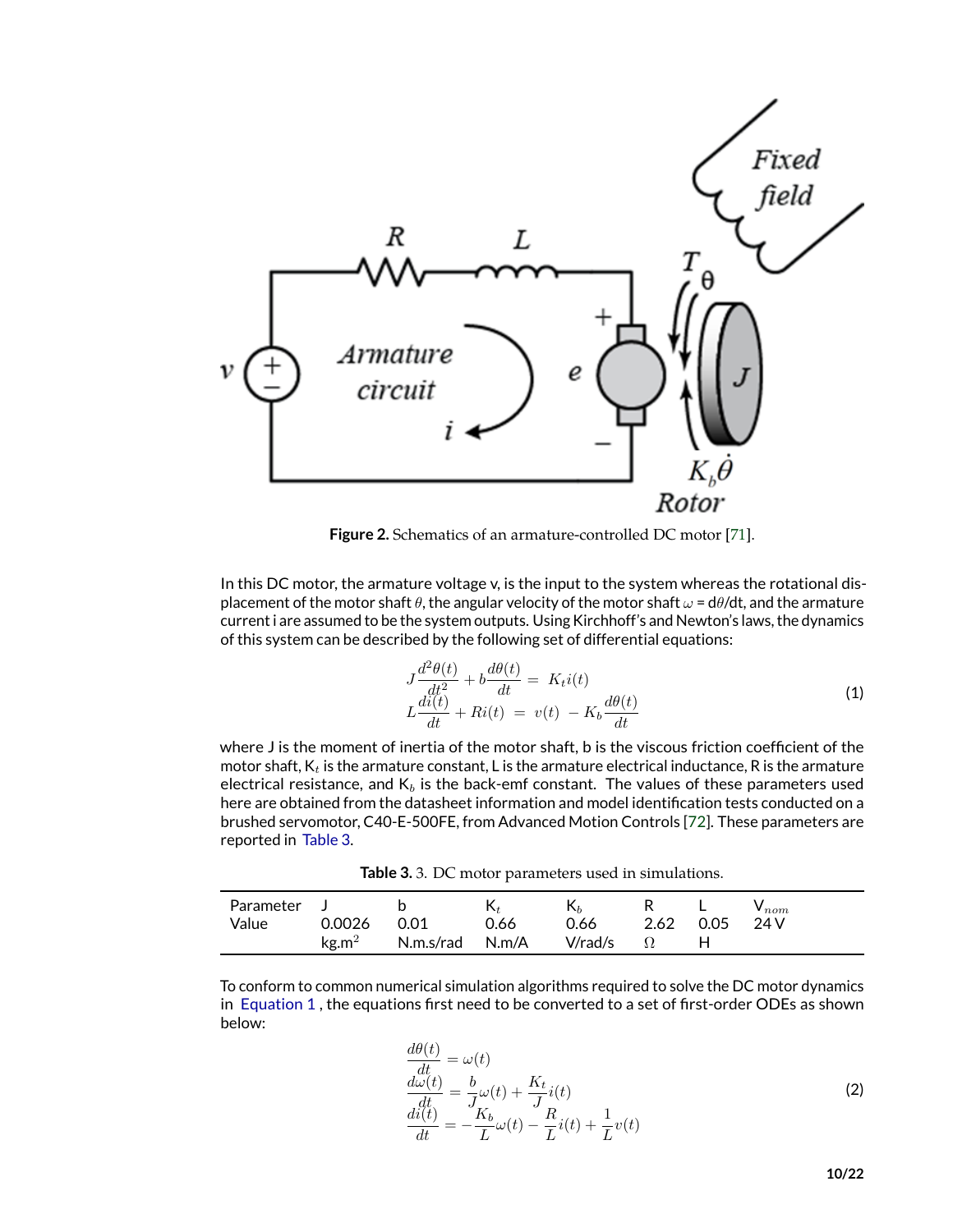These equations can also be written in a state-space form:

$$
\begin{aligned}\n\dot{\mathbf{x}}(t) &= \mathbf{A}\mathbf{x}(t) + \mathbf{B}u(t) \\
\mathbf{y}(t) &= \mathbf{C}\mathbf{x}(t) + \mathbf{D}u(t)\n\end{aligned}
$$
\n(3)

 $\mathbf{w}$ here  $\mathbf{x}(t) = \mathbf{y}(t) = [\theta(t), \omega(t), i(t)]^T$ ,  $\mathbf{u}(t) = \mathbf{v}(t)$ , and the matrices  $\mathbf{A}, \mathbf{B}, \mathbf{C},$  and  $\mathbf{D}$  are:

$$
\mathbf{A} = \begin{bmatrix} 0 & 1 & 0 \\ 0 & -\frac{b}{J} & \frac{K_t}{J_R} \\ 0 & \frac{-K_b}{L} & \frac{-R}{L} \end{bmatrix} \quad \mathbf{B} = \begin{bmatrix} 0 \\ 0 \\ \frac{1}{L} \end{bmatrix} \quad \mathbf{C} = \begin{bmatrix} 1 & 0 & 0 \\ 0 & 1 & 0 \\ 0 & 0 & 1 \end{bmatrix} \quad \mathbf{D} = 0 \tag{4}
$$

## **4 DC Motor Model Simulation and Analysis**

An important first step in the analysis and control design for any Linear Time-Invariant (LTI) system, including DC motors, is to analyze their time-domain behavior. To this end, the introduced OSS are used in this section to obtain the step response of the DC motor dynamics in [Equation 1](#page-9-1) . For each OSS, the important code snippets are introduced and explained. Furthermore, other software-specific tools which can be used for further analysis and control design of LTI systems are introduced. Full code scripts can be accessed from the Github repository of the article at [\[73\]](#page-21-5).

## **4.1 Python**

In order to obtain the step response of the DC motor, the governing ODEs can be directly solved in Python using **solve ivp** command from the **scipy.integrate** library [\[74\]](#page-21-6). The other library required for this simulation includes **numpy** (imported as **np**). The **solve\_ivp** command syntax for solving the ODEs in [Equation 2](#page-9-1) or [Equation 3](#page-9-1) is:

1 sol=solve\_ivp(model,(t0,tf),x0,dense\_output=True,vectorized=True,  $args=(v,))$  $2 \vert x=$ sol.sol $(t)$ 

## **Code Snippet 1.**

where model is a user-defined function. For the ODEs in [Equation 2](#page-9-1) , this function can be written as:

 $1 | \text{def model}(t, x, u)$ :  $2$  theta, omega,  $i=x$  $3 \mid$  dxdt = [omega, - (b/J) \*omega+(Kt/J) \*i, \  $4$  –(Kb/L)\*omega–(R/L)\*i+(1/L)\*u] <sup>5</sup> return dxdt

#### **Code Snippet 2.**

whereas for the ODEs in [Equation 3](#page-9-1) , the function is:

 $1 | \text{def model}(t, x, u)$ : 2 A =  $[0, 1, 0], [0,-(b/J),(Kt/J)],[0,-(Kb/L),-(R/L)]$  $3 \mid B = [[0], [0], [1/L]]$  $4 \mid$  dxdt = np.dot(A, x) + np.dot(B, u) <sup>5</sup> return dxdt

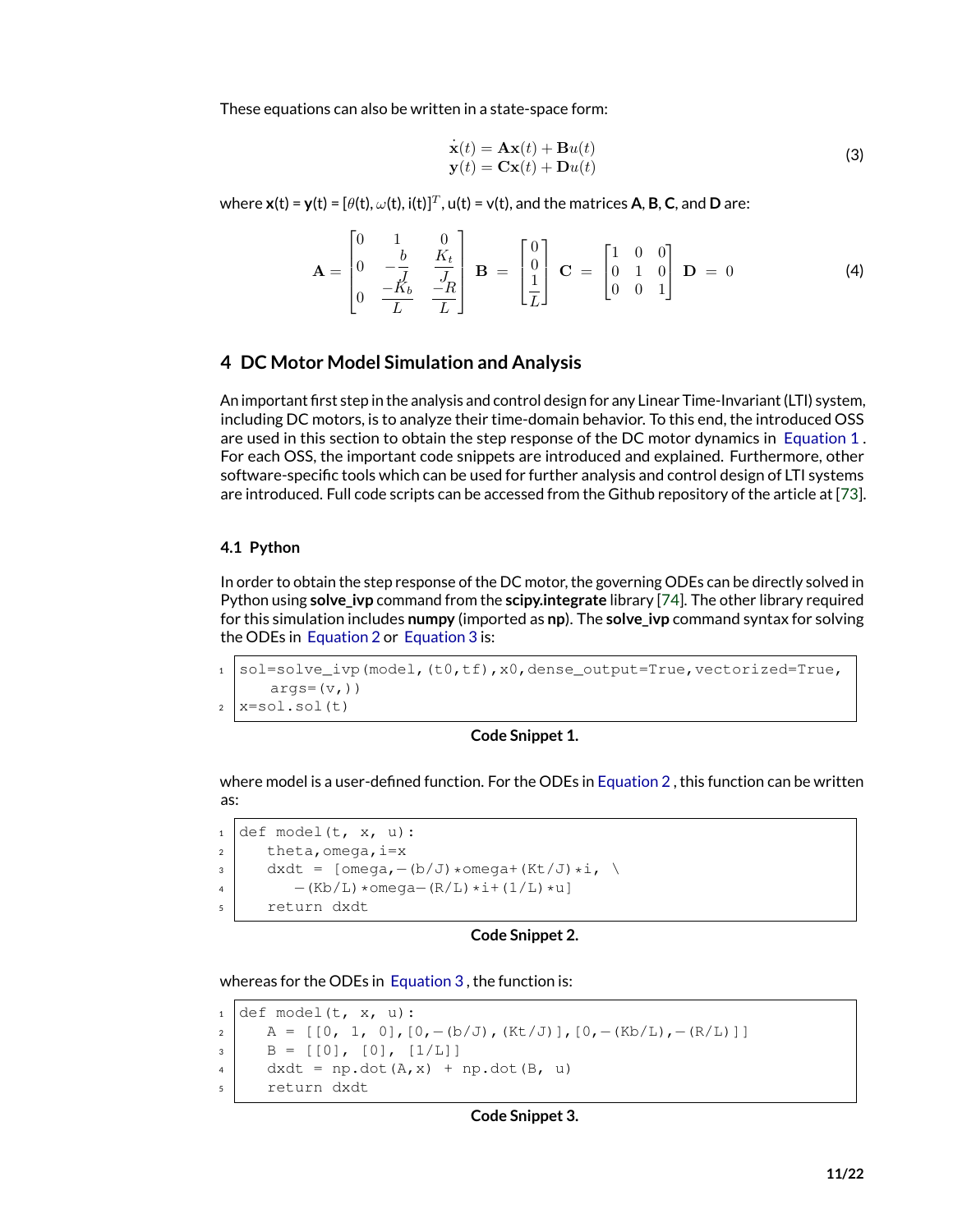In Python, the model parameters can be specified after the definition of the model function. The simulation time is defined using the **arange** command as 0 ≤ t ≤ 0.5 with a step size of 0.001 s. Finally, the input voltage v is chosen as the nominal motor voltage, i.e. 24 V, and the initial conditions vector, **x0**, is defined as a 1-dimensional list, **x0 = [0, 0, 0]**.

Python Control Systems Library [\[37\]](#page-19-10) can provide alternative methods for solving for the step response of the DC motor dynamics. The best way to install this library is through using a pip installer, more information can be found in the official documentation [\[37\]](#page-19-10). After the installation, this library needs to be imported to the Python workspace (imported as **ctrl** here.) The step response can then be obtained using the **step\_response** command from the Python Control Systems library:

```
t, x = \text{ctrl}.\text{step\_response}(v*s \text{SModel}, t)
```
**Code Snippet 4.**

where **ssModel**, the state-space representation of the system described in [Equation 3,](#page-9-1) is defined as:

 $1$  ssModel = ctrl.ss( $A$ , $B$ , $C$ , $D$ )

**Code Snippet 5.**

While the classes and commands in Python Control Systems Library can be used for simulating the step response, Matlab compatibility module, also included in this library, can provide another convenient method for model simulation, especially for those more familiar with Matlab. Using this module, the step response can be obtained as:

```
1 ssModel = matlab.ss(A, B, C, D)
2 \mid x, t = matlab.step(v*ssModel, t)
```
## **Code Snippet 6.**

where matlab is an alias used for importing the control.matlab module. Note that the state vector, **x**, obtained using Matlab Compatibility Module has a dimension of  $n \times 3$  whereas the previous methods generate a state vector with a dimension of  $3 \times n$ , where n is the length of the time vector. Finally, the library matplotlib.pyplot can be used for plotting system states and plot customizations. [Figure 3](#page-12-0) shows the step response of the DC motor, plotted using **matplotlib.pyplot** library in Python. Although slightly different compared to Matlab, this library provides a wide range of programmatic customization tools for plotting and modifying the appearance of the plots and is easy to implement [\[75\]](#page-21-7). The generated figures, however, do not have a lot of the interactive functionalities such as setting cursors, graphical modification of the plots, etc, that Matlab provides.

Other system descriptions such as transfer functions and frequency response data models can also be defined in Python Control Systems Library using **tf** and **frd** commands, respectively. Other features of Python Control Systems Library which can be very helpful in the context of Mechatronics and Robotics Engineering can be found within the online documentation [\[37\]](#page-19-10). Examples of some of these capabilities are given in the next section alongside similar features in Octave Control package.

## **4.2 GNU Octave**

To obtain the step response of the DC motor to a constant armature voltage of 24 volts, two approaches are used in this section. The first approach uses Octave's built-in function **ode45** while the second approach implements the **step** function in Octave's Control package to obtain the time response of the governing equations of the motor. For this example, it is assumed that the motor starts from rest.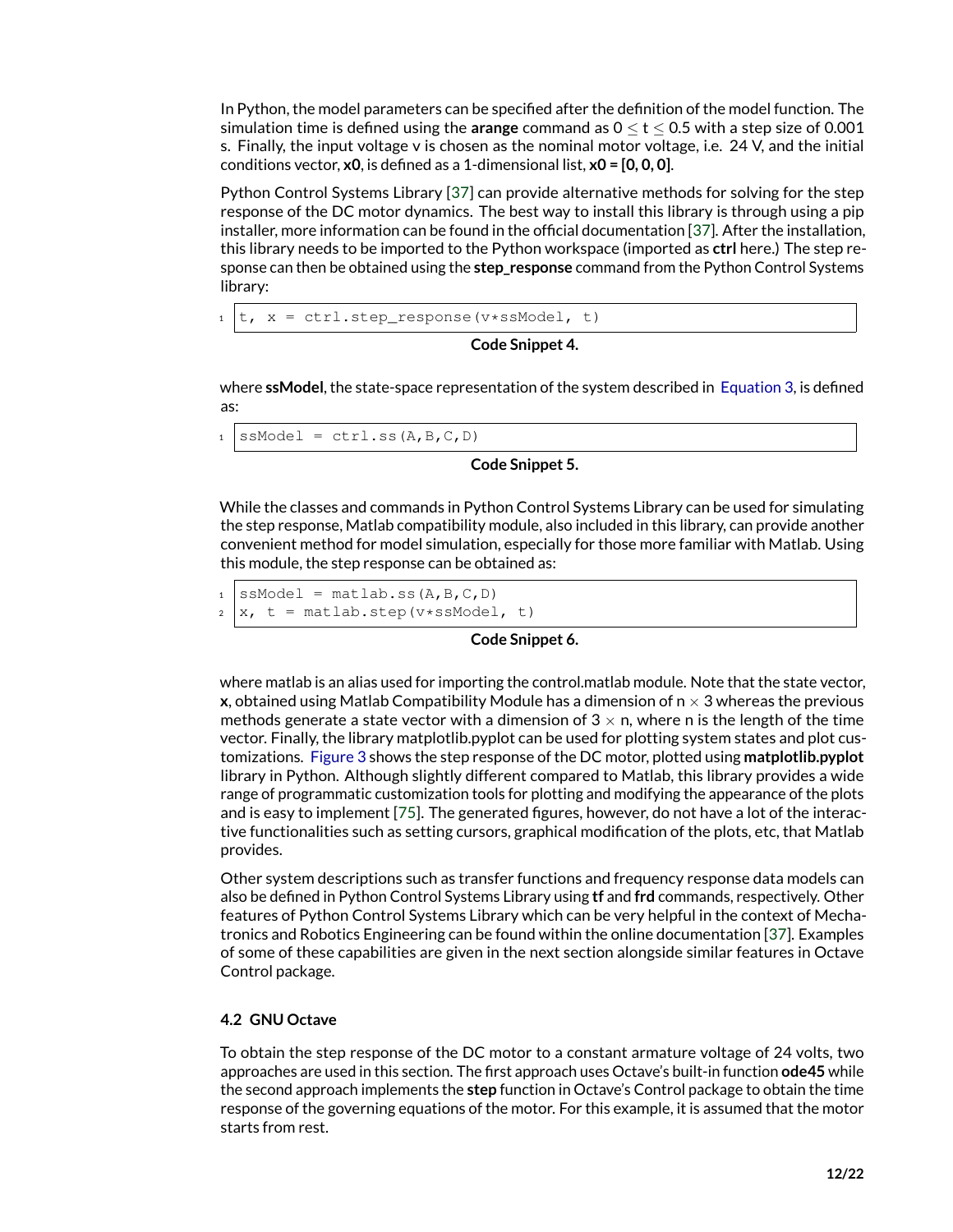

<span id="page-12-0"></span>**Figure 3.** Step response of the DC motor states simulated in Python.

For the first approach, the **ode45** command syntax for solving the ODEs in [Equation 2](#page-9-1) or [Equa](#page-9-1)[tion 3](#page-9-1) is:

```
1 \mid [\sim, X] =ode45(\theta(t,x)motor.model(t,x,v),time,x0,options);
```
## **Code Snippet 7.**

where **time** is the time vector for the simulation, **x0** is the initial condition for the system, options are the solver options, and model is an instance method from the user-defined **DCMotor** object named **motor** which implements the ODEs in [Equation 2](#page-9-1) as shown below:

1 function xdot = model(obj,t,x,u) 2 theta =  $x(1)$ ; omega =  $x(2)$ ; i  $= x(3)$ ;  $3$  v = u;  $8 \sim$ armature voltage <sup>4</sup> xdot = [omega, (obj.Kt\*i−obj.b\*omega)/obj.J, ... <sup>5</sup> (v−obj.Kb\*omega−obj.R\*i)/obj.L]; <sup>6</sup> end

## **Code Snippet 8.**

The **obj** refers to the instance of the DCMotor class. To implement the state-space representation as in [Equation 3](#page-9-1) , the model method is defined as:

1  $\text{function}$   $\text{[xdot]}$  = model(obj,  $t$ ,  $x$ ,  $u$ ) <sup>2</sup> A = [0 1 0; 0 −obj.b/obj.J obj.kt/obj.J; 0− obj.kb/obj.L −obj.R /obj.L];  $3 \mid B = [0; 0; 1/\text{obj.L}];$ <sup>4</sup> C = [1 0 0;0 1 0;0 0 1]; D = 0;  $5$  xdot =  $A \star x+B \star u$ ; <sup>6</sup> end

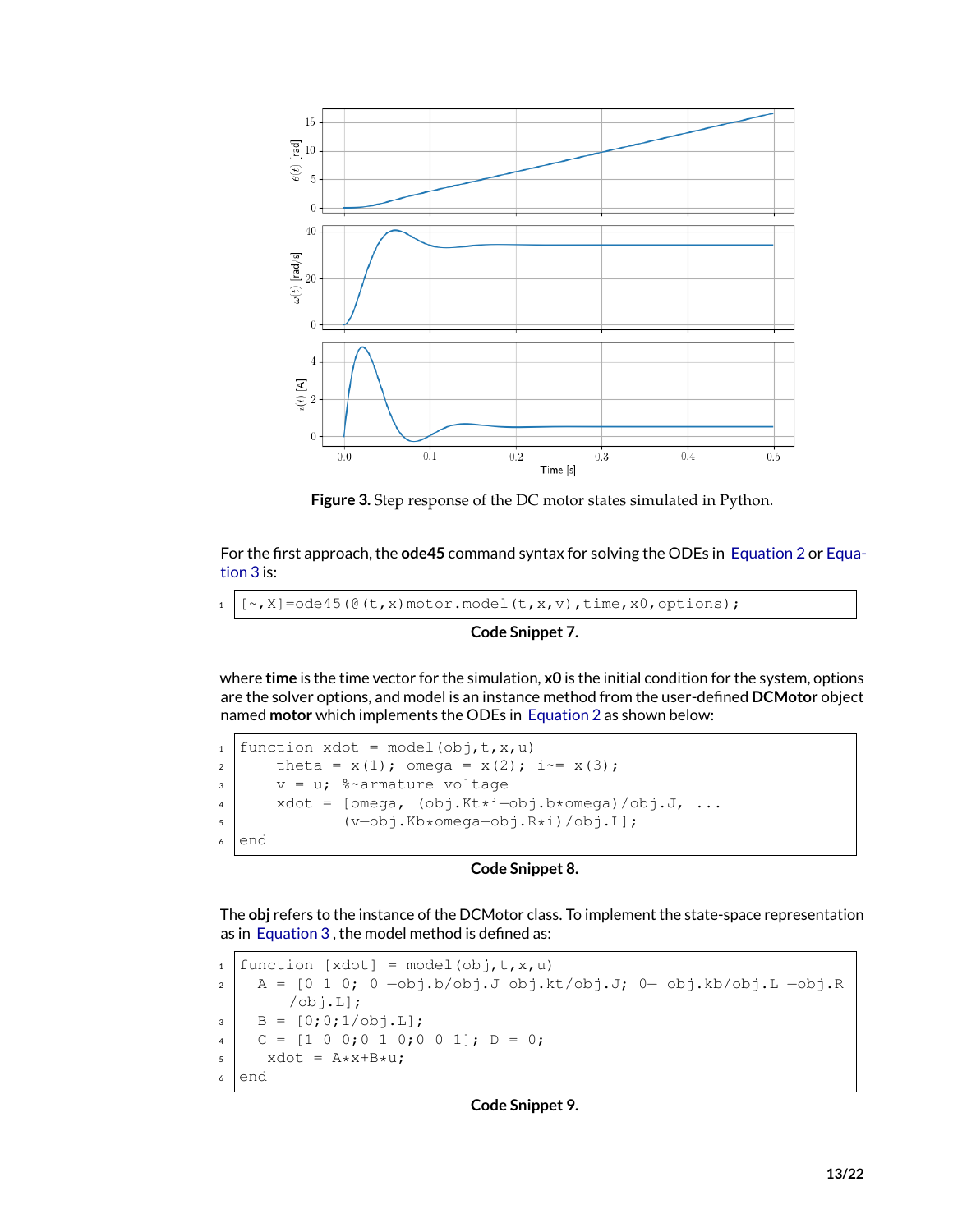For the second approach, Octave's Control package [\[76\]](#page-21-8) needs to be installed and then loaded. Once the package is available, the motor step response can be simulated using the following syntax:

```
ssModel = ss(A, B, C, D);2 \mid [\sim, \sim, X] = step(ssModel*u,time);
```
## **Code Snippet 10.**

where the **ss** function creates an LTI state-space representation of the motor and the step function determines the step response of the LTI system. The simulated state vector is then stored in the variable **X**. Plotting these state variables results in a figure identical to [Figure 3](#page-12-0) .

Similar to Python's Control Systems Library, Octave's Control Package provides other system descriptions for defining transfer functions and frequency response data models. It also features other useful control system design and analysis tools. A brief summary of some of the available control-related commands in both Python and Octave are shown in [Table 4.](#page-13-0)

<span id="page-13-0"></span>**Table 4.** 4: Comparison of control-related commands in Python's Control Systems Library and Octave's Control Package

| <b>System Descriptions</b>       | Python<br>tf. frd                                                                                                   | Octave<br>tf. frd                                   |
|----------------------------------|---------------------------------------------------------------------------------------------------------------------|-----------------------------------------------------|
| <b>Frequency Domain Plotting</b> | bode_plot,<br>nyquist_plot,<br>nichols plot                                                                         | bode, nyquist, nichols                              |
| <b>Time Domain Simulation</b>    | forced response,<br>$im-$<br>ini-<br>pulse response,<br>tial response,<br>in-<br>put_output_respones,<br>phase plot | Isim, impulse, initial, ode45,<br>quiver            |
| <b>Control System Analysis</b>   | stability_margins, pzmap,<br>root locus, sisotool                                                                   | margin, pzmap, rlocus, siso-<br>tool(not available) |
| Control System Synthesis         | acker, h2syn, hinfsyn, lgr,<br>place                                                                                | acker, h2syn, hinfsyn, Iqr, place                   |

#### **4.3 Modelica – Equation Mode**

Using Modelica in its equation mode comes very close to just transcribing the dynamic equations and clicking "GO". Below is the content of the "equation" section of the Modelica model:

 $1 | \text{der}(\text{theta}) = \text{omega}$  $2 \text{ der}(\text{omega}) = ((-b \star \text{omega}) + Kt \star i) / J;$  $3 \text{ der}(i) = ((-Kb * \text{omega}) - R * i^{-+} v) / L;$ 

#### **Code Snippet 11.**

where **der** is derivative-with-respect-to-time. Note that these are true equations, not computing statements. They can be written in any order and, within each equation, the terms can be rearranged as long as the original algebraic meaning is maintained.

These listings are from OpenModelica's Connection Editor. OpenModelica was used for this case study and all Modelica examples to follow [\[52\]](#page-20-4).

As with any problem definition, the parameters and initial conditions must also be specified. This is also straightforward in Modelica. The parameters are given by: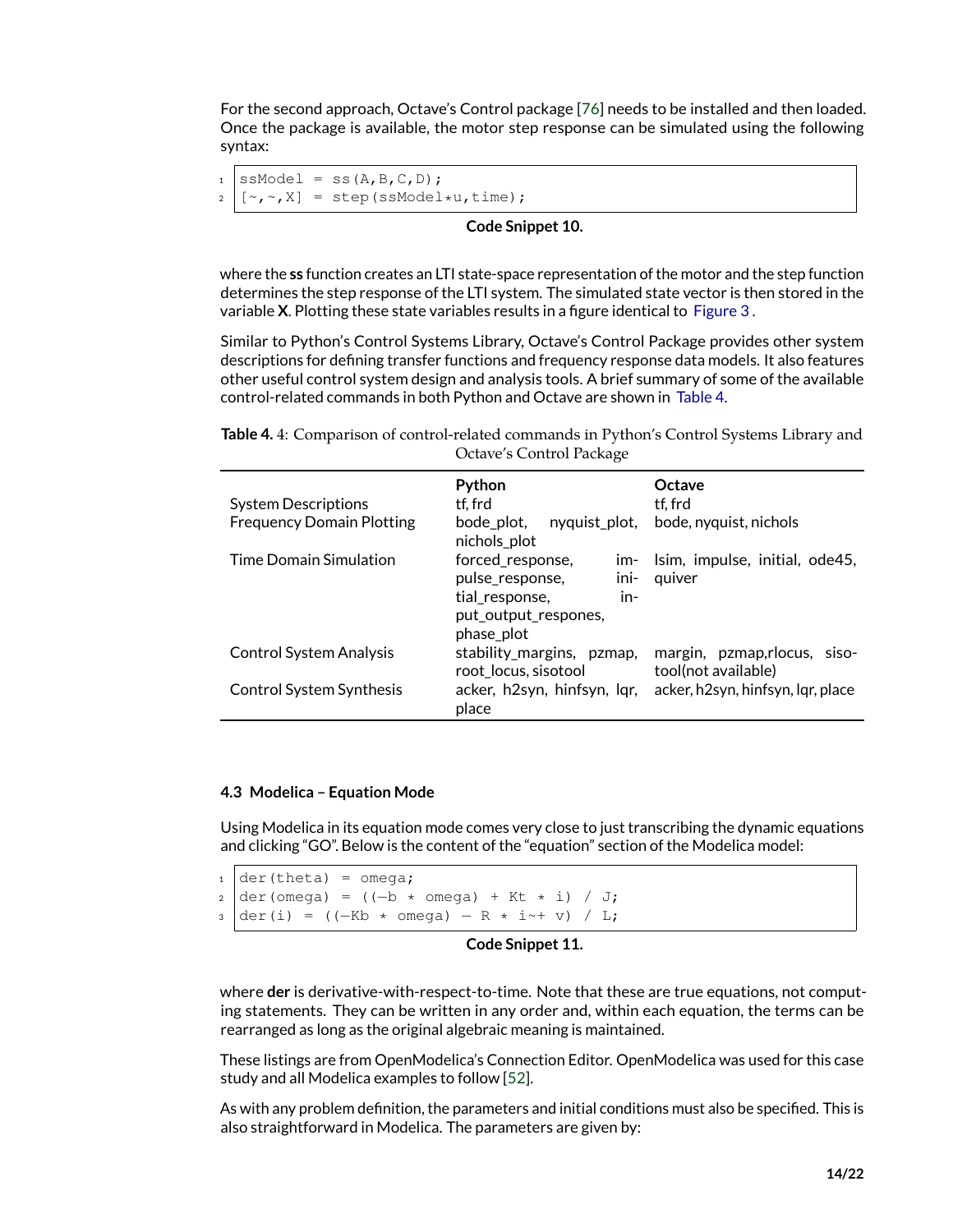```
1 parameter SI.Resistance R = 2.62 " Ohm";
2 | parameter SI.Voltage v = 24.0 " v";
3 parameter SI. ElectricalTorqueConstant Kt = 0.66 "N.m/A";
4 parameter SI.ElectricalTorqueConstant Kb = Kt "N.m/A, equal to Kt
      for consistent units";
s parameter SI.MomentOfInertia J = 0.0026 "kg.m^2";
6 parameter SI.RotationalDampingConstant b = 0.01 "N.m.s/rad";
  parameter SI.Inductance L = 0.05 " H";
```
## **Code Snippet 12.**

The **parameter** designation means that the value cannot be changed during simulation. An interesting aspect of Modelica is that the units of these parameters can be specified –SI is a shorthand for "Modelica.SIunits". Using units is optional, but very useful. If the units had not been specified, all of these parameters would have been of type "Real". The part in quotes after the value is a comment; C++, Java style of commenting, "//", can also be used. The units shown in the comment section were written in by the user and, so, must be consistent with the units as defined by Modelica. Having the ability to specify units for physical quantities is part of Modelica's multi-physical-media modeling capability.

The initial values of the state variables are specified in a similar manner:

```
1 SI.Angle theta(start = 0.0) "Shaft angle, rad";
2 \left| \text{SI.} \text{AngularVelocity} \right| omega(start = 0.0) "Shaft angular velocity,
      rad/s";
_3 SI.Current i(start = 0.0) "Current in circuit, A";
```
#### **Code Snippet 13.**

The interesting variant here is that for each of the state variables, the initial condition is given as a **start** value. In this case, the problem is a pure ODE (i.e., a causal problem) so the state variables all have independent initial conditions. If the problem were a DAE (Differential-Algebraic Equation, acausal problem) the initial conditions would not all be independent so the **start** values would only be suggestions.

Results from simulating this system match the results presented above with Python. As can be seen in this section, for a problem expressed in equation form, there is essentially no "programming" needed; just copy the equations, list the parameter values, and define the system variables.

#### **4.4 Modelica – Graphical Modeling Mode**

The Modelica Standard Library contains a large set of modeling components from a variety of physical media. This is probably the most common way of creating simulations in Modelica. For the DC motor simulation, this means that components are selected from the library, they are given parameter values, and then the simulation is run. Figure 4 shows the model for the DC motor.

This is a semi-representational model in that some of the components look like their physical counterparts but others can be more abstract. The physical orientation of components on the diagram does not have any significance.

In some sense, the most important component in this diagram is the emf unit. It handles the energy conversion between electrical and rotational-mechanical domains. With the emf unit in place, this model can do proper energy/power bookkeeping across the whole system.

Each of the energy domains is identified by its connectors: blue and white squares for the electrical portion and black and white circles for the rotational section. There is an additional energy domain on the diagram, thermal, identified by red squares, but that is not used in this simulation. A rightclick on any of the components will bring up a menu for its parameters. These can be entered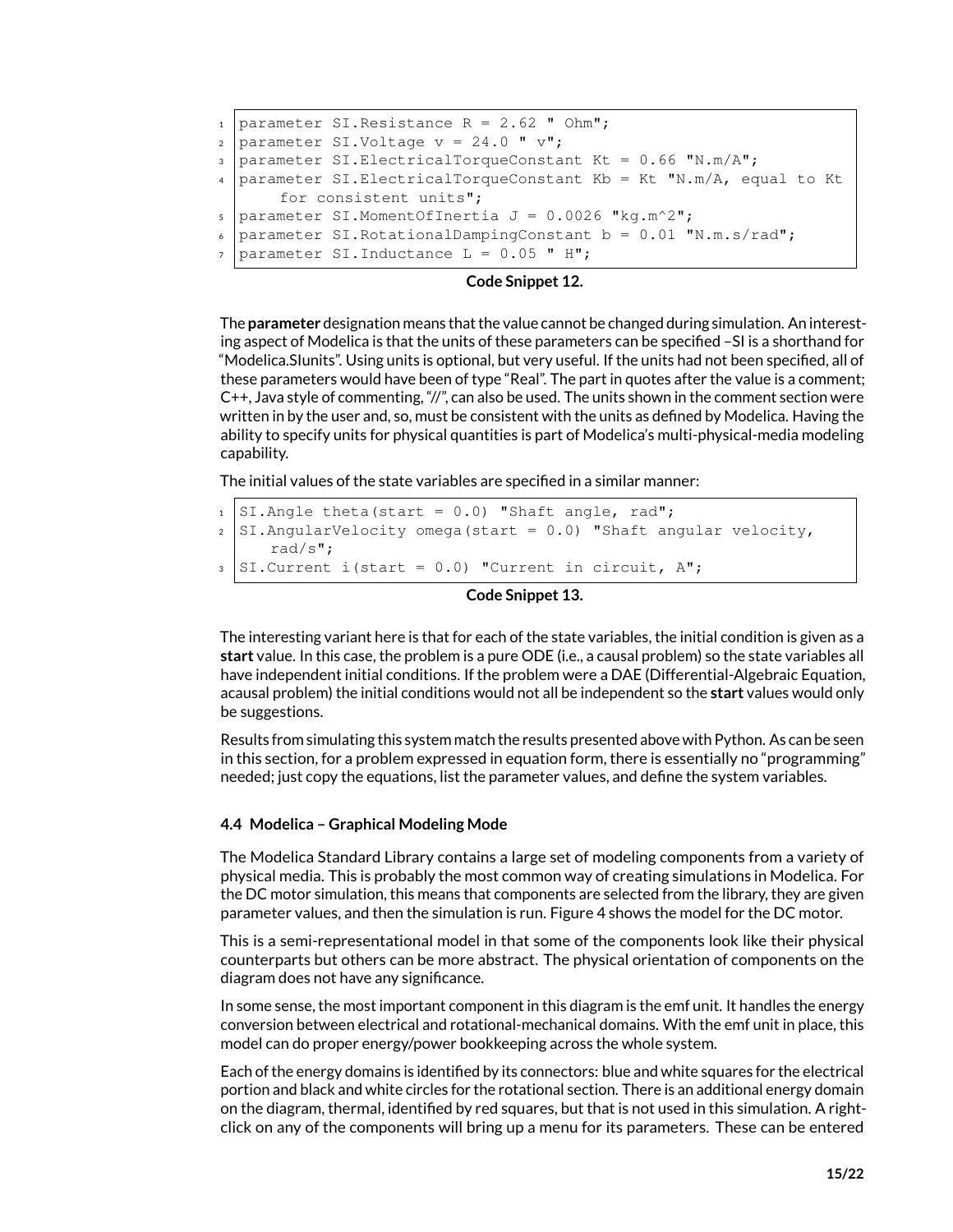

**Figure 4.** Modelica Graphical Multi-domain Model of the DC Motor

directly as numerical values, but it is often preferable to use named parameter variables (as above) and enter the parameter names. That is what is done in this model.

Again, simulation produces the previous results. The modeling at this high level of abstraction can be very efficient if the library contains the needed components. The Modelica Standard Library has a large selection of components so can often be used successfully for simulation of systems crossing multiple energy domains.

## **4.5 Java**

As mentioned earlier, Java is a general purpose, object-oriented language and is thus a major abstraction level below either of the Modelica solutions. It requires much more detailed programming (real programming, not equations as in Modelica) in return for which it provides the full power of object-oriented programming and much higher speed.

General purpose languages do not usually include the specialized mathematical tools needed for dynamic system simulation. However, most of these languages have a wide variety of libraries available to fill that gap. For these examples, the Hipparchus library is used to supply the ODE solver [\[48\]](#page-20-0). As an aside, it is a large library and can meet many other mathematical needs in Java programming. The Hipparchus library is a successor to the Apache Commons Math Library.

As with most ODE solvers, a call-back structure is used where the derivative values of all of the state variables are computed in a function ("method" in Java) and a reference to that function is given to the solver so it can call the derivative function as needed by whatever solution algorithm is being used. In Java, the derivative method is embedded in a class which is what is given to the ODE integration system.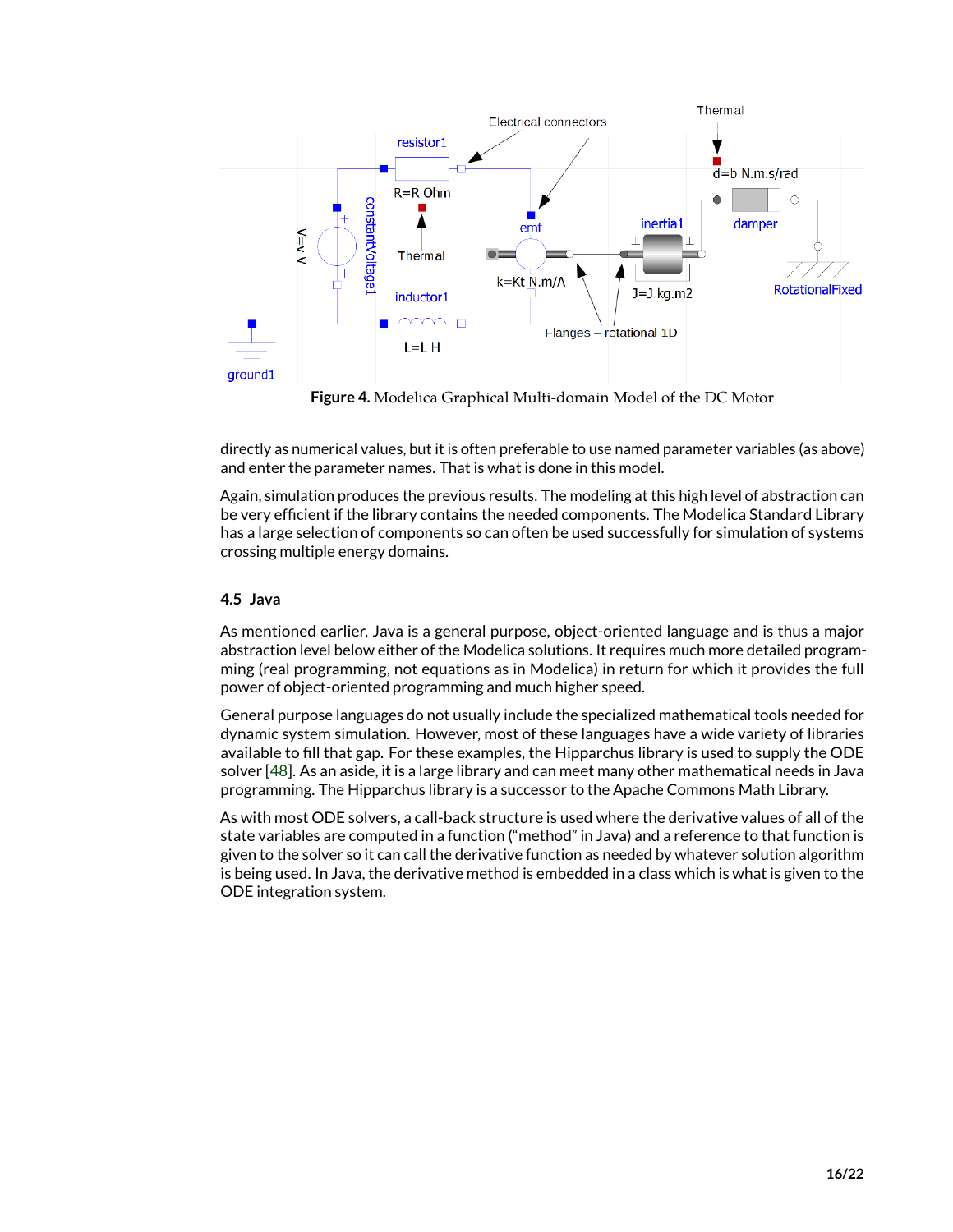This is what that function looks like for the DC motor system:

```
1 public double[] computeDerivatives(double t, double[] y)
2 {
3 // ODE: d angle / dt = omega; d omega/dt = (torque − b omega)/J
4 // States: 0 – angle; 1 – omega; 2 – current
5 omega = y[1]; // Angular velocity of shaft
6 \mid ic = y[2]; // Current in circuit
7 vBack = Kb * omega;
\frac{1}{8} torq = Kt * ic;
      double [j] dydt = new double[3];
10 // Construct derivatives of states
11 dydt[0] = omega;
12 // d theta / dt = omega
13 dydt[1] = (torq – b * omega) / J;
14 // d omega/dt=(torque −damping)/inertia
15 dydt[2] = (v - vBack – R * ic) / L;
16 // di/dt = (voltage – back–emf – R * current) / L
17 return dydt;
18 }
```
#### **Code Snippet 14.**

There are many ways to run a simulation using ODE solvers. In this case, a structure is used that is very convenient for problems where control will be applied. In this structure, the ODE solver is called within an event loop and simulated from one event to the next. This simulation does not actually have any control, although it would be natural to add angular velocity or angular position control. The event that is present is data logging, writing the results to a file for later plotting and/or analysis. The event loop code is:

```
1 while(t \leq tf)
2 { if(t >= (tNextLog – guard))
3 {
4 tNextLoq += dtLoq;
\mathfrak{s} pw.format("%g %g %g %g %n", t, y[0], y[1], y[2], volt);
6 }
7 tNextSim = tNextLog; // Simulate until next event
8 ODEStateAndDerivative finalState = dp853.integrate(ode, state,
         tNextSim);
9 \mid y = \text{finalState.getPrimaryState();}10 t = tNextSim;
11 | state = new ODEState(t, y); // setup for next iteration
12 }
```
## **Code Snippet 15.**

Any number of events can be included in a loop like this. The simulation is run until the next event. These events are all time based. Condition-based events (for example, a state variable crossing a boundary value) are trickier and are best handled inside the solver itself, although they can be done iteratively with a structure such as this one. The **dp853** refers to the Dormand-Prince-8(5,3) ODE integration algorithm [\[77\]](#page-21-9). The results are written to a file and plotted using an open-source plotting tool named gnuplot [\[78\]](#page-21-10). As noted above, one of the advantages of Java is execution speed. By comparison, the Java version is at least 10 times faster than the Modelica-Equations version to compile and execute.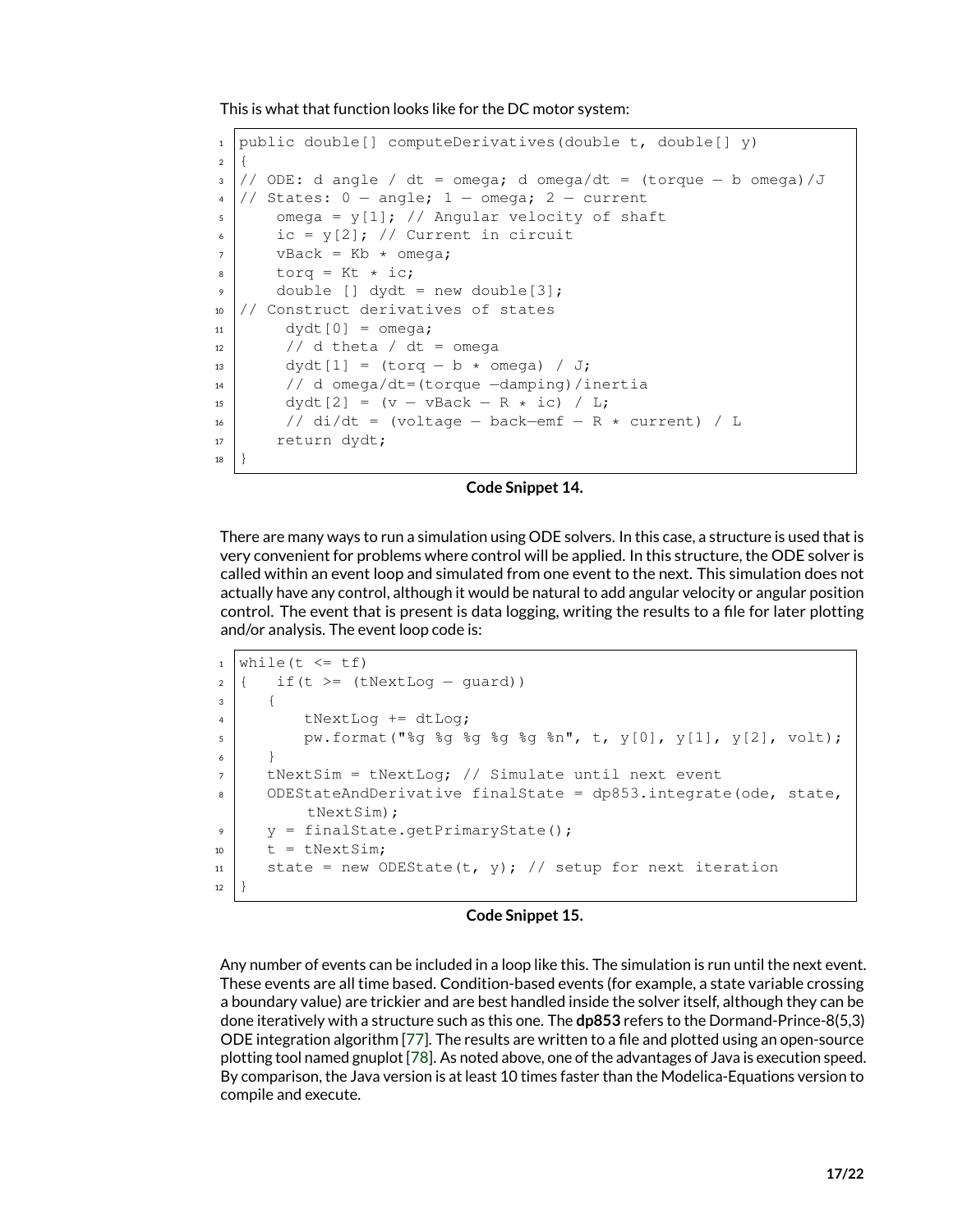# **5 Summary, Conclusions, and Future Work**

This article is the first part of a two-part contribution focused on promoting the use of OSS such as Python, GNU Octave, Modelica, Java, and Gazebo in MRE education. The current status, limitations, and potentials of the OSS, as surveyed among the community members, are included in the paper. One of the challenges frequently raised in the survey was lack of specialized educational materials. To this end, a DC motor, one of the most versatile components in MRE systems, is considered to showcase the application of the OSS in model simulation and analysis. Important code snippets are given to demonstrate the structure of the required programs; furthermore, the capabilities and limitations of each of these software are reviewed. The second part of this work introduces the application of the OSS in controller implementation for a slightly more complicated dynamic system, i.e., a robot manipulator. The open-source nature of the introduced software makes them an attractive simulation, design, and analysis solution for a wider range of educational institutions that aim to complement and enrich the quality of education. Furthermore, increased utilization of the OSS in industry, among their other numerous potentials, necessitates the need for further familiarizing the students with these tools. The application showcases and review of the potentials and limitations of each OSS in this work could allow MRE community to make informed judgements about what software to choose for their specific application and consequently, facilitate a wider adoption of these OSS. The complete codes for the discussed examples, along with Matlab scripts which is included as a point of comparison, are provided freely on a GitHub repository to make it accessible to the community. There are still other challenges facing the applications of the OSS in higher education, as highlighted by community survey results. More papers, similar to this work, online webinars, and short courses offered by the MRE professionals for the MRE community could help overcome these challenges and reduce adoption barriers to widespread use of the OSS in MRE higher education.

# **References**

- <span id="page-17-0"></span>[1] A. M. S. Laurent, "Understanding Open Source and Free Software Licensing," and others, Ed. O'Reilly Media, Inc, 08 2004.
- <span id="page-17-1"></span>[2] A. Kavianpour and S. Kavianpour, "The First Course of Programming: Python, Matlab, or C?" in *ASEE Annual Conference & Exposition*, 2016.
- <span id="page-17-2"></span>[3] J. P. Agrawal and O. Farook, "A Case for Python Scripting in Undergraduate Engineering Technology," *ASEE Annual Conference & Exposition*, 2013.
- <span id="page-17-3"></span>[4] R. Raj and F. Kazemian, "Using Open Source Software in Computer Science Courses," in *36th IEEE Annual Frontiers in Education Conference (FIE)*, 2006.
- <span id="page-17-4"></span>[5] G. Xing, "Teaching Software Engineering Using Open Source Software," in *Proceedings of the ACM SE '10: ACM Southeast Regional Conference*, 2010. [Online]. Available: <https://doi.org/10.1145/1900008.1900085>
- <span id="page-17-5"></span>[6] P. M. Papadopoulos, I. G. Stamelos, and A. Meiszner, "Students' Perspectives on Learning Software Engineering with Open Source Projects: Lessons Learnt After Three Years of Program Operation," in *4th International Conference on Computer Supported Education (CSEDU)*, 2012.
- <span id="page-17-6"></span>[7] J. M. Pullen, "Low Cost Internet Synchronous Distance Education Using Open Source Software," in *2004 ASEE Annual Conference*, 2004.
- <span id="page-17-7"></span>[8] P. Jackson and J. Rudaitis, "A Reproducible Solution for Implementing Online Laboratory Systems Through Inexpensive and Open-source Technology,," in *2020 ASEE Virtual Annual Conference Content Access*, 2020.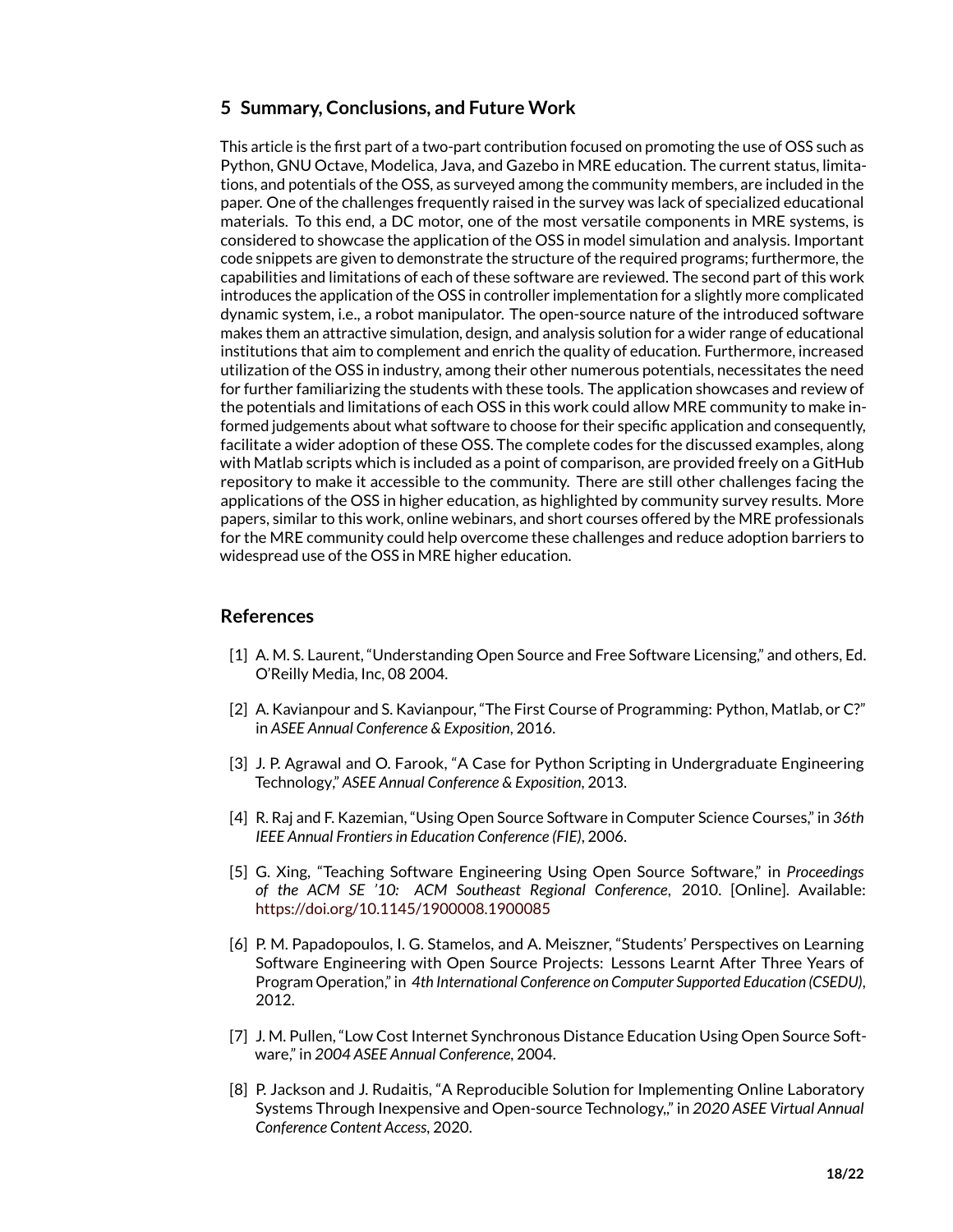- <span id="page-18-0"></span>[9] J. W. Paulson, G. Succi, and A. Eberlein, "An Empirical Study of Open-Source and Closed-Source Software Products," *IEEE Transactions on Software Engineering*, vol. 30, pp. 246–256, 2004.
- <span id="page-18-1"></span>[10] K. J. Hass and J. Su, "Modernizing the Microcontroller Laboratory with Low-cost and Opensource Tools," in *ASEE Annual Conference & Exposition*, 2012.
- <span id="page-18-2"></span>[11] M. A. Hopkins and A. M. Kibbe, "Open-Source Hardware in Controls Education," in *2014 ASEE Annual Conference & Exposition*, 2014.
- [12] A. Gilmore, T. Daher, and M. S. Peteranetz, "A Multi-year Case Study in Blended Design: Student Experiences in a Blended, Synchronous, Distance Controls Course," in *2020 ASEE Virtual Annual Conference Content Access*, 2020.
- <span id="page-18-3"></span>[13] S. A. Strom and M. Strom, "Embedded Measurement and Control Applications Utilizing Python on the Pocket BeagleBone," in *2020 ASEE Virtual Annual Conference Content Access*, and others, Ed., 2020.
- <span id="page-18-4"></span>[14] N. Lotfi, J. A. Novosad, and H. Phan-Van, "A Multidisciplinary Course and the Corresponding Laboratory Platform Development for Teaching the Fundamentals of Advanced Autonomous Vehicles," in *2019 ASEE Annual Conference & Exposition*, 2019.
- [15] R. Krauss, "Combining Raspberry Pi and Arduino to Form a Low-cost, Real-Time Autonomous Vehicle Platform," in *2016 American Control Conference*, 2016.
- [16] K. A. Khan and J. Ryu, "ROS-based Control of a Manipulator Arm for Balancing a Ball on a Plate," in *2017 ASEE Annual Conference & Exposition*, 2017.
- <span id="page-18-5"></span>[17] A. Yousuf, C. C. Lehman, M. A. Mustafa, and M. M. Hayder, "Introducing Kinematics with Robot Operating System (ROS)," in *2015 ASEE Annual Conference & Exposition*, 2015.
- <span id="page-18-6"></span>[18] J. Rivera-Guillen, J. Rangel-Magdaleno, R. Romero-Troncoso, R. Osornio-Rios, and R. Guevara-Gonzalez, "An Open-Access Educational Tool for Teaching Motion Dynamics in Multi-Axis Servomotor Control," *IEEE Transactions on Education*, vol. 55, pp. 218–225, 2012.
- <span id="page-18-7"></span>[19] J. B. Hooker, V. Druschke, S. A. Kuhl, A. Sergeyev, S. Y. Parmar, M. B. Kinney, N. Alaraje, and M. Highum, "Enhancing Industrial Robotics Education with Open-source Software Paper," in *2017 ASEE Annual Conference & Exposition*, and others, Ed., 2017.
- <span id="page-18-8"></span>[20] Chitta, "ros\_control: A generic and simple control framework for ROS," *Journal of Open Source Software*, vol. 2, no. 20, pp. 456–456, 2017. [Online]. Available: <10.21105/joss.00456>
- <span id="page-18-9"></span>[21] Owan, "CoreRobotics: An object-oriented C++ library with cross-language wrappers for cross-platform robot control," *Journal of Open Source Software*, vol. 3, no. 22, pp. 489–489, 2018. [Online]. Available: <10.21105/joss.00489>
- <span id="page-18-10"></span>[22] Lee, "DART: Dynamic Animation and Robotics Toolkit," *Journal of Open Source Software*, vol. 3, no. 22, pp. 500–500, 2018. [Online]. Available: <10.21105/joss.00500>
- <span id="page-18-11"></span>[23] Stulp, "DmpBbo: A versatile Python/C++ library for Function Approximation, Dynamical Movement Primitives, and Black-Box Optimization," *Journal of Open Source Software*, vol. 4, no. 37, pp. 1225–1225, 2019. [Online]. Available: <10.21105/joss.01225>
- <span id="page-18-12"></span>[24] S. Von, "Phobos: A tool for creating complex robot models," *Journal of Open Source Software*, vol. 5, no. 45, pp. 1326–1326, 2020. [Online]. Available: <10.21105/joss.01326>
- <span id="page-18-13"></span>[25] Deray, "Manif: A micro Lie theory library for state estimation in robotics applications," *Journal of Open Source Software*, vol. 5, no. 46, pp. 1371–1371, 2020. [Online]. Available: <10.21105/joss.01371>
- <span id="page-18-14"></span>[26] Macenski, "SLAM Toolbox: SLAM for the dynamic world," *Journal of Open Source Software*, vol. 6, no. 61, pp. 2783–2783, 2021. [Online]. Available: <10.21105/joss.02783>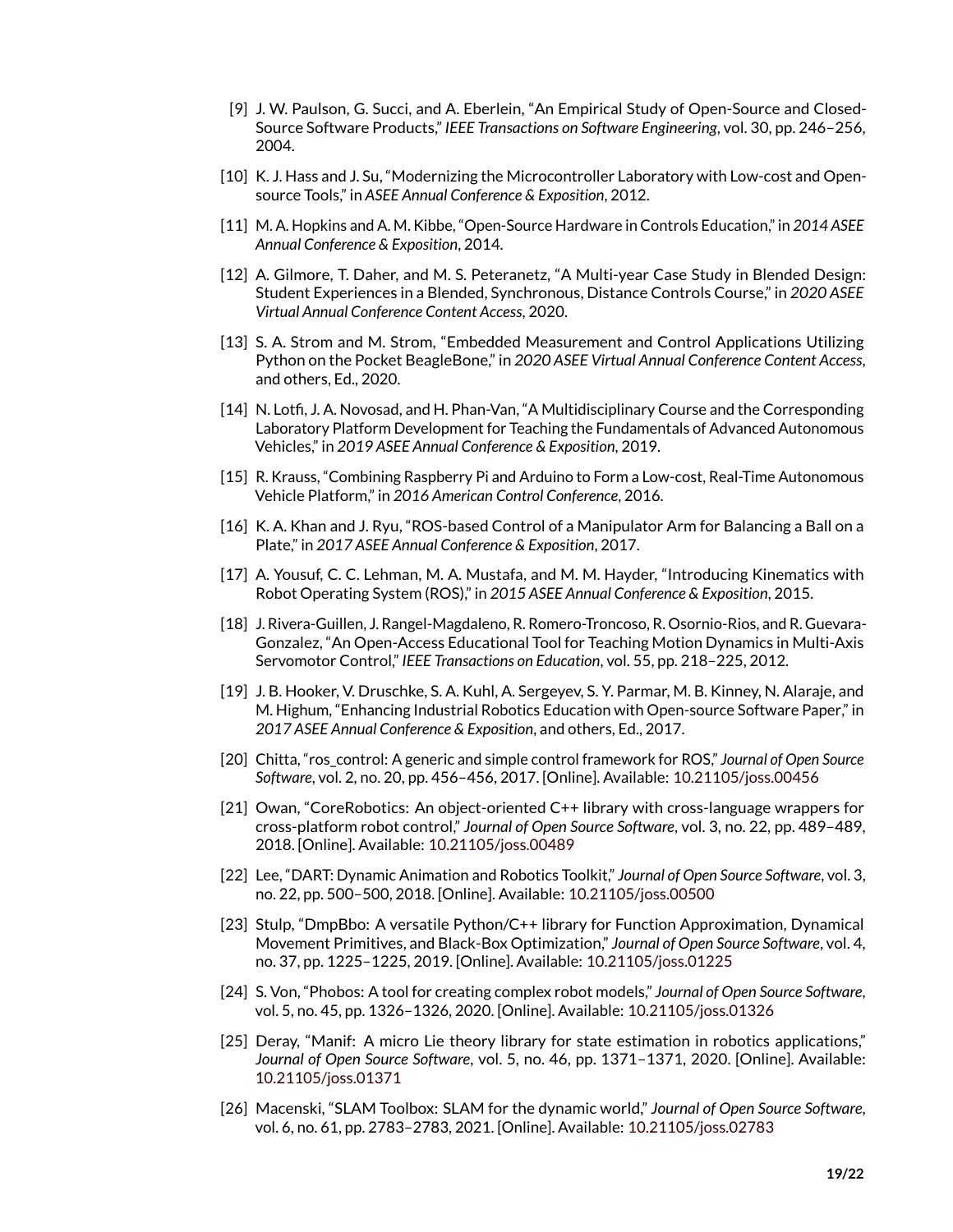- <span id="page-19-0"></span>[27] Nadeau, "Pybotics: Python Toolbox for Robotics," *Journal of Open Source Software*, vol. 4, no. 41, pp. 1738–1738, 2019. [Online]. Available: <10.21105/joss.01738>
- <span id="page-19-1"></span>[28] Python and Org, "Python Website," 2021. [Online]. Available: <https://www.python.org>
- <span id="page-19-2"></span>[29] Stxnext Python Powerhouse, "The Most Popular Python Scientific Libraries," 2021. [Online]. Available: <https://stxnext.com/blog/2017/04/12/most-popular-python-scientific-libraries/>
- <span id="page-19-3"></span>[30] Importpython, "Books," 2021. [Online]. Available: <https://importpython.com/books>
- <span id="page-19-4"></span>[31] K. Reitz and Real Python, "The Hitchhiker's Guide to Python. Learning Python," 2021. [Online]. Available: <https://docs.python-guide.org/intro/learning>
- <span id="page-19-5"></span>[32] Massachusetts Institute of Technology, "Courseware Mit Open Courseware," 2021. [Online]. Available: <https://ocw.mit.edu/index.htm>
- <span id="page-19-6"></span>[33] Coursera, "Coursera," 2021. [Online]. Available: <https://www.coursera.org>
- <span id="page-19-7"></span>[34] Scipy.org, "Scipy," 2021. [Online]. Available: <https://www.scipy.org>
- <span id="page-19-8"></span>[35] S. Tiwari, "Python for Scientists and Engineers," 2021. [Online]. Available: [https:](https://www.pythonforengineers.com/python-for-scientists-and-engineers/) [//www.pythonforengineers.com/python-for-scientists-and-engineers/](https://www.pythonforengineers.com/python-for-scientists-and-engineers/)
- <span id="page-19-9"></span>[36] The NumPy community, "NumPy for Matlab users," 2021. [Online]. Available: [https:](https://numpy.org/devdocs/user/numpy-for-matlab-users.html) [//numpy.org/devdocs/user/numpy-for-matlab-users.html](https://numpy.org/devdocs/user/numpy-for-matlab-users.html)
- <span id="page-19-10"></span>[37] python-control.org, "Python Control Systems Library," 2021. [Online]. Available: [https:](https://python-control.readthedocs.io/en/0.9.0/) [//python-control.readthedocs.io/en/0.9.0/](https://python-control.readthedocs.io/en/0.9.0/)
- <span id="page-19-11"></span>[38] P. Guo, "Python Is Now the Most Popular Introductory Teaching Language at Top U.S. Universities," 2021. [Online]. Available: [https://cacm.acm.org/blogs/blog-cacm/176450-python-is-now-the-most-popular](https://cacm.acm.org/blogs/blog-cacm/176450-python-is-now-the-most-popular-introductory-teaching-language-at-top-us-universities/fulltext)[introductory-teaching-language-at-top-us-universities/fulltext](https://cacm.acm.org/blogs/blog-cacm/176450-python-is-now-the-most-popular-introductory-teaching-language-at-top-us-universities/fulltext)
- <span id="page-19-12"></span>[39] H. Fangohr, M. Bubak, G. D. Van Albada, P. M. A. Sloot, and J. Dongarra, "A Comparison of C, MATLAB, and Python as Teaching Languages in Engineering," in *Computational Science - ICCS 2004. ICCS*, vol. 3039. Springer, 2004.
- <span id="page-19-13"></span>[40] B. J. Furman, S. Ahsan, and E. Wertz, "Making the Move from C to Python with Mechanical Engineering Students," in *2020 ASEE Virtual Annual Conference Content Access*, and others, Ed., 2020.
- <span id="page-19-14"></span>[41] A. Hoyo, J. L. Guzmán, J. C. Moreno, and M. Berenguel, "Teaching Control Engineering Concepts using Open Source Tools on a Raspberry Pi Board," in *IFAC-PapersOnLine*, ser. IFAC Workshop on Internet Based Control Education IBCE15, and others, Ed., vol. 48, 2015, pp. 99–104.
- <span id="page-19-15"></span>[42] R. Krauss, "Real-Time Python: Recent Advances in the Raspberry Pi Plus Arduino Real-Time Control Approach," in *American Control Conference*, and others, Ed., 2020.
- <span id="page-19-16"></span>[43] A. Vergnaud, J. B. Fasquel, L. Autrique, and IFAC Workshop on Internet Based Control Education IBCE15, "Python Based Internet Tools in Control Education," in *IFAC-PapersOnLine*, ser. IFAC Workshop on Internet Based Control Education IBCE15, and others, Ed., vol. 48, 2015, pp. 43–48.
- <span id="page-19-17"></span>[44] Openjdk, "Openjdk," 2021. [Online]. Available: <https://openjdk.java.net>
- <span id="page-19-18"></span>[45] Apache, "Apache Netbeans," 2021. [Online]. Available: <https://netbeans.apache.org>
- <span id="page-19-19"></span>[46] Eclipse Foundation, "Eclipse," 2021. [Online]. Available: <https://www.eclipse.org>
- <span id="page-19-20"></span>[47] Apache, "The Apache Commons Mathematics Library," 2021. [Online]. Available: [https:](https://commons.apache.org/proper/commons-math) [//commons.apache.org/proper/commons-math](https://commons.apache.org/proper/commons-math)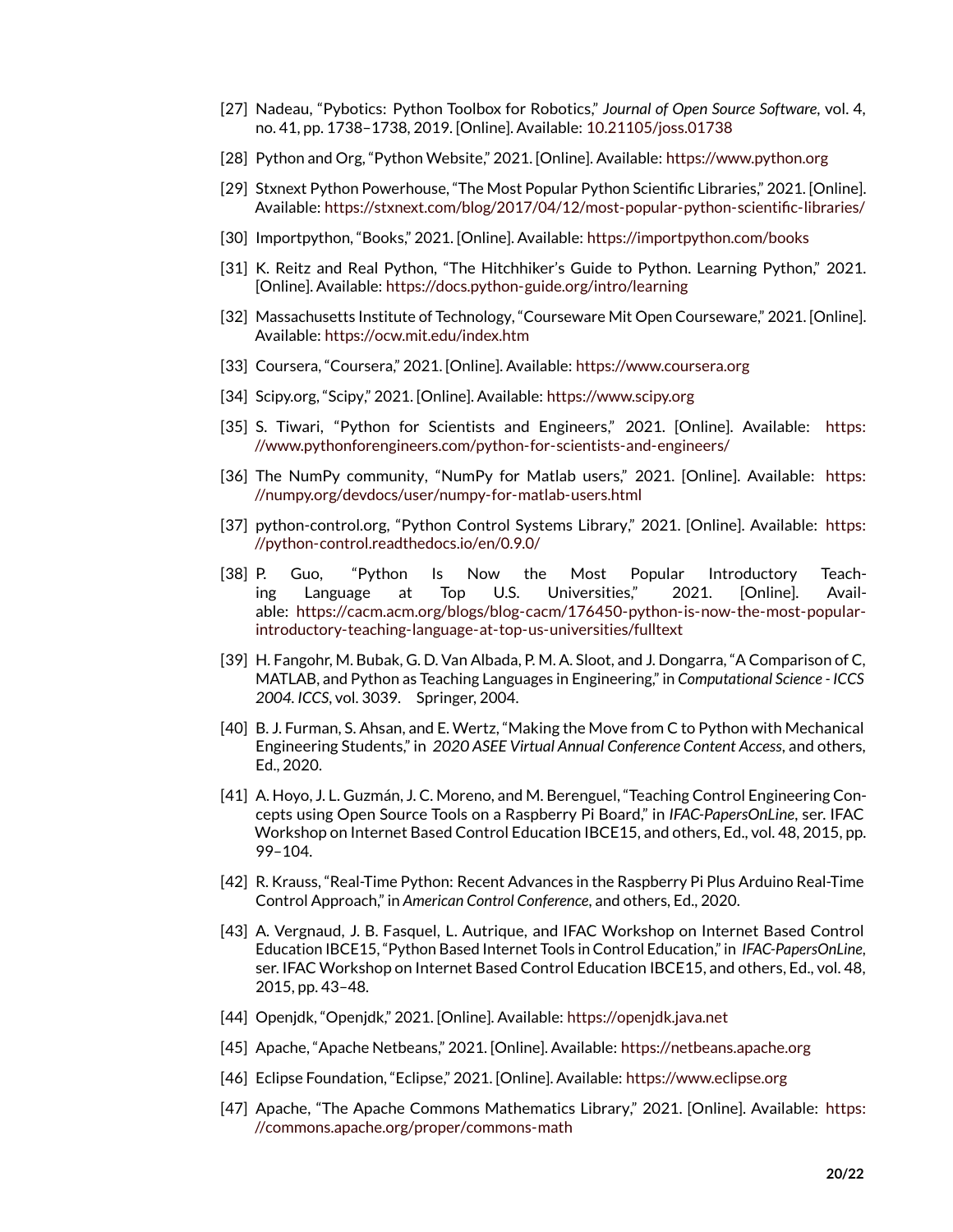- <span id="page-20-0"></span>[48] Hipparchus.org, "Hipparchus: A Mathematics Library," 2021. [Online]. Available: [https:](https://www.hipparchus.org) [//www.hipparchus.org](https://www.hipparchus.org)
- <span id="page-20-1"></span>[49] D. V. Schroeder, "Scientific Computing for Physical Systems," 2021. [Online]. Available: <https://physics.weber.edu/schroeder/javacourse/>
- <span id="page-20-2"></span>[50] H. Gould, J. Tobochnik, and W. Christian, "An Introduction to Computer Simulation Methods Third Edition," and others, Ed. CreateSpace Independent Publishing Platform, 09 2016. [Online]. Available: <https://www.compadre.org/osp/items/detail.cfm?ID=7375>
- <span id="page-20-3"></span>[51] "The Modelica Association," 2021. [Online]. Available: <https://modelica.org/>
- <span id="page-20-4"></span>[52] "Openmodelica," 2021. [Online]. Available: <https://openmodelica.org/>
- <span id="page-20-5"></span>[53] "Open Source Modelica Consortium," 2021. [Online]. Available: [https://www.openmodelica.](https://www.openmodelica.org/home/consortium) [org/home/consortium](https://www.openmodelica.org/home/consortium)
- <span id="page-20-6"></span>[54] "Modelica Courses," 2021. [Online]. Available: [https://www.openmodelica.org/](https://www.openmodelica.org/useresresources/modelica-courses) [useresresources/modelica-courses](https://www.openmodelica.org/useresresources/modelica-courses)
- <span id="page-20-7"></span>[55] " Modelica By Example," 2021. [Online]. Available: <https://mbe.modelica.university>
- <span id="page-20-8"></span>[56] M. Wetter and T. S. Nouidui, "Introduction to Modelica," 2015. [Online]. Available: [https://simulationresearch.lbl.gov/modelica/downloads/workshops/2015-06-22](https://simulationresearch.lbl.gov/modelica/downloads/workshops/2015-06-22-lbnl/slides/modelica-intro.pdf) [lbnl/slides/modelica-intro.pdf](https://simulationresearch.lbl.gov/modelica/downloads/workshops/2015-06-22-lbnl/slides/modelica-intro.pdf)
- <span id="page-20-9"></span>[57] Open Source Robotics Foundation, "Tutorial: ROS Integration Overview," 2014. [Online]. Available: [http://gazebosim.org/tutorials?tut=ros\\_overview](http://gazebosim.org/tutorials?tut=ros_overview)
- <span id="page-20-10"></span>[58] "Gazebo," 2021. [Online]. Available: <http://gazebosim.org/>
- <span id="page-20-11"></span>[59] N. Koenig and A. Howard, "Design and Use Paradigms for Gazebo, An Open-Source Multi-Robot Simulator," in *IEEE/RSJ International Conference on Intelligent Robots and Systems (IROS)*, 2004.
- <span id="page-20-12"></span>[60] N. Correll, R. Wing, Coleman, and D, "A One-year Introductory Robotics Curriculum for Computer Science Upperclassmen," *IEEE Transactions on Education*, vol. 56, no. 1, pp. 54–60, 2012.
- <span id="page-20-13"></span>[61] E. Tosello, N. Castaman, and E. Menegatti, "Using Robotics to Train Students for Industry 4.0," in *IFAC-PapersOnLine*, ser. 12th IFAC Symposium on Advances in Control Education ACE 2019, and others, Ed., vol. 52, 2019, pp. 153–158.
- <span id="page-20-14"></span>[62] S. Michieletto, E. Tosello, E. Pagello, and E. Menegatti, "Teaching Humanoid Robotics by Means of Human Teleoperation through RGB-D Sensors," *Robotics and Autonomous Systems*, vol. 75, pp. 671–678, 2016.
- <span id="page-20-15"></span>[63] E. Tosello, S. Michieletto, and E. Pagello, "Training Master Students to Program Both Virtual and Real Autonomous Robots in a Teaching Laboratory," *IEEE Global Engineering Education Conference (EDUCON)*, 2016.
- <span id="page-20-16"></span>[64] "Ros Tutorials," 2021. [Online]. Available: <http://wiki.ros.org/ROS/Tutorials>
- <span id="page-20-17"></span>[65] J. W. Eaton, " About GNU Octave," 2021. [Online]. Available: [https://www.gnu.org/software/](https://www.gnu.org/software/octave/about.html) [octave/about.html](https://www.gnu.org/software/octave/about.html)
- <span id="page-20-18"></span>[66] "Wiki Gnu Octave," 2021. [Online]. Available: [https://wiki.octave.org/GNU\\_Octave\\_Wiki](https://wiki.octave.org/GNU_Octave_Wiki)
- <span id="page-20-19"></span>[67] R. V. Aroca, F. Y. Watanabe, M. T. D. Vila, and A. C. Hernandes, "Mobile Robotics Integration in Introductory Undergraduate Engineering Courses," in *2016 XIII Latin American Robotics Symposium and IV Brazilian Robotics Symposium (LARS/SBR)*, 2016.